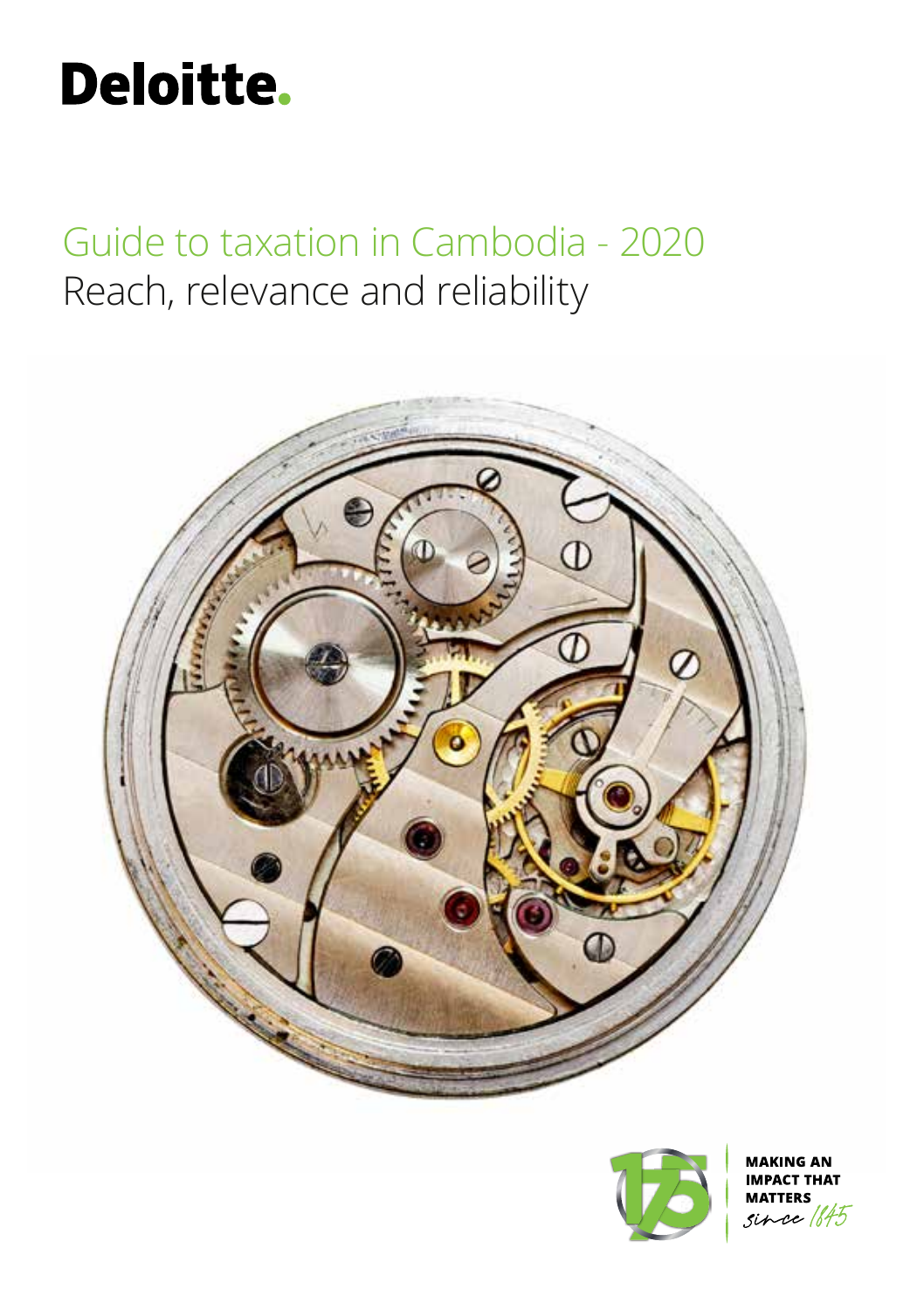# Steering the path to success

| 1.0  | <b>Investment climate</b>                    |
|------|----------------------------------------------|
| 1.1  | <b>Business environment</b>                  |
| 1.2  | Currency                                     |
| 1.3  | Banking and financing                        |
| 1.4  | Foreign investment                           |
| 1.5  | <b>Tax incentives</b>                        |
| 1.6  | Accounting, filing and auditing requirements |
| 1.7  | Double tax agreements                        |
| 2.0  | <b>Setting up a business</b>                 |
| 2.1  | Principal forms of business entity           |
|      |                                              |
| 3.0  | <b>Business taxation</b>                     |
| 3.1  | Overview                                     |
| 3.2  | Minimum tax                                  |
| 3.3  | Deductibility rules                          |
| 3.4  | Loss carried forward                         |
| 3.5  | Capital gains tax                            |
| 3.6  | Administration                               |
| 3.7  | Tax audit                                    |
| 3.8  | Transfer pricing                             |
| 3.9  | A classification of taxpayers                |
| 3.10 | A classification of tax compliance           |
| 4.0  | <b>Withholding taxes</b>                     |
| 4.1  | Overview                                     |
| 4.2  | Payment made to residents                    |
| 4.3  | Payment made to non-residents                |
|      |                                              |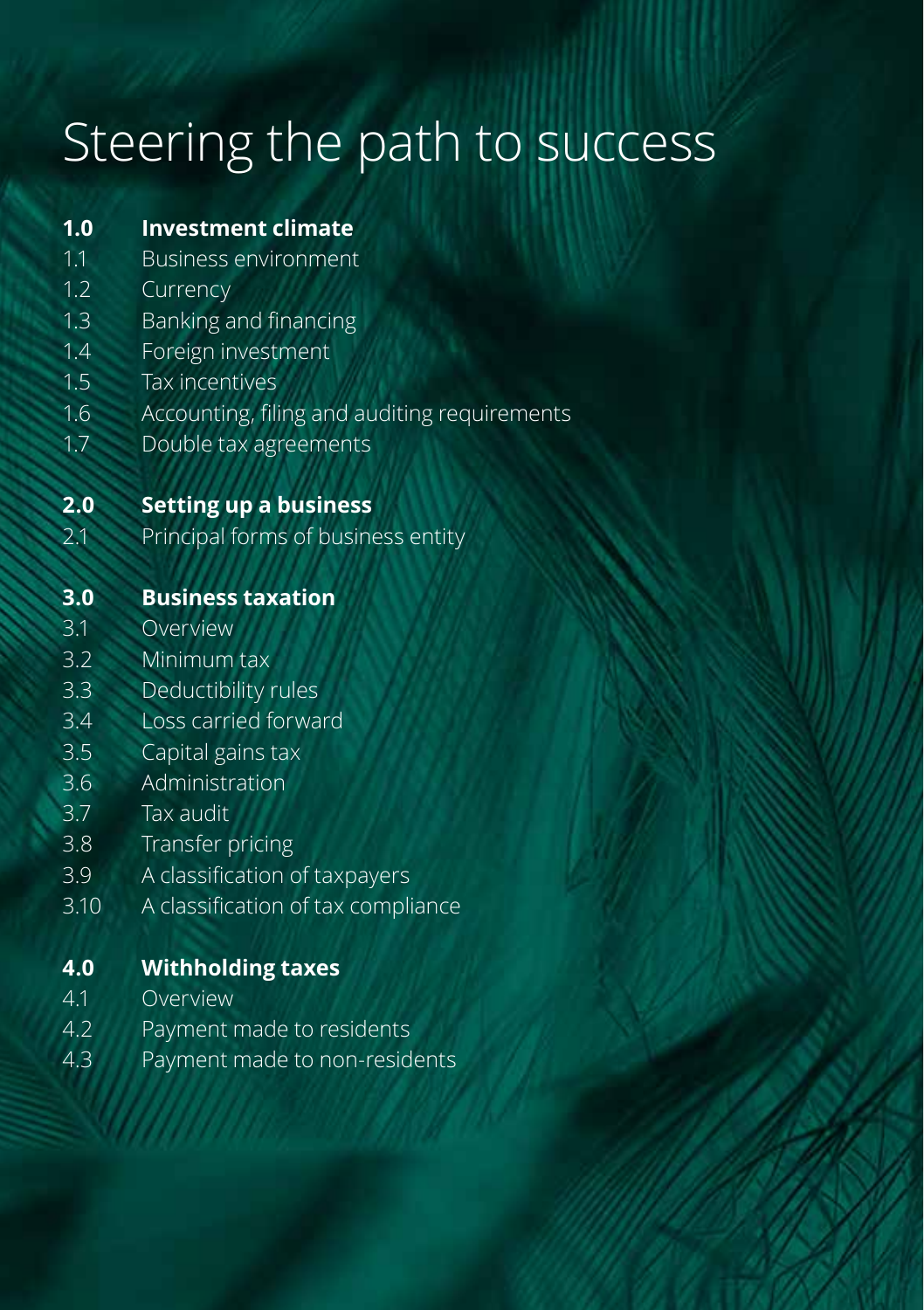# **5.0 Value-added tax**

- 5.1 Overview
- 5.2 Taxable supply of goods and services
- 5.3 Non-taxable supply of goods and services
- 5.4 VAT calculation
- 5.5 Block input VAT

# **6.0 Other taxes**

- 6.1 Property tax
- 6.2 Tax on unused land
- 6.3 Registration tax/ transfer tax/ stamp duty
- 6.4 Stamp tax
- 6.5 Specific tax on certain merchandise and services
- 6.6 Public lighting tax
- 6.7 Accommodation tax
- 6.8 Advance tax on dividend distribution
- 6.9 Import and export duties

# **7.0 Taxes on individuals**

- 7.1 Personal income tax
- 7.2 Residency status
- 7.3 Tax on salary
- 7.4 Tax on fringe benefits
- 7.5 Tax exemption
- 7.6 Rebates

# **8.0 Contact us:**

Cambodian Services Group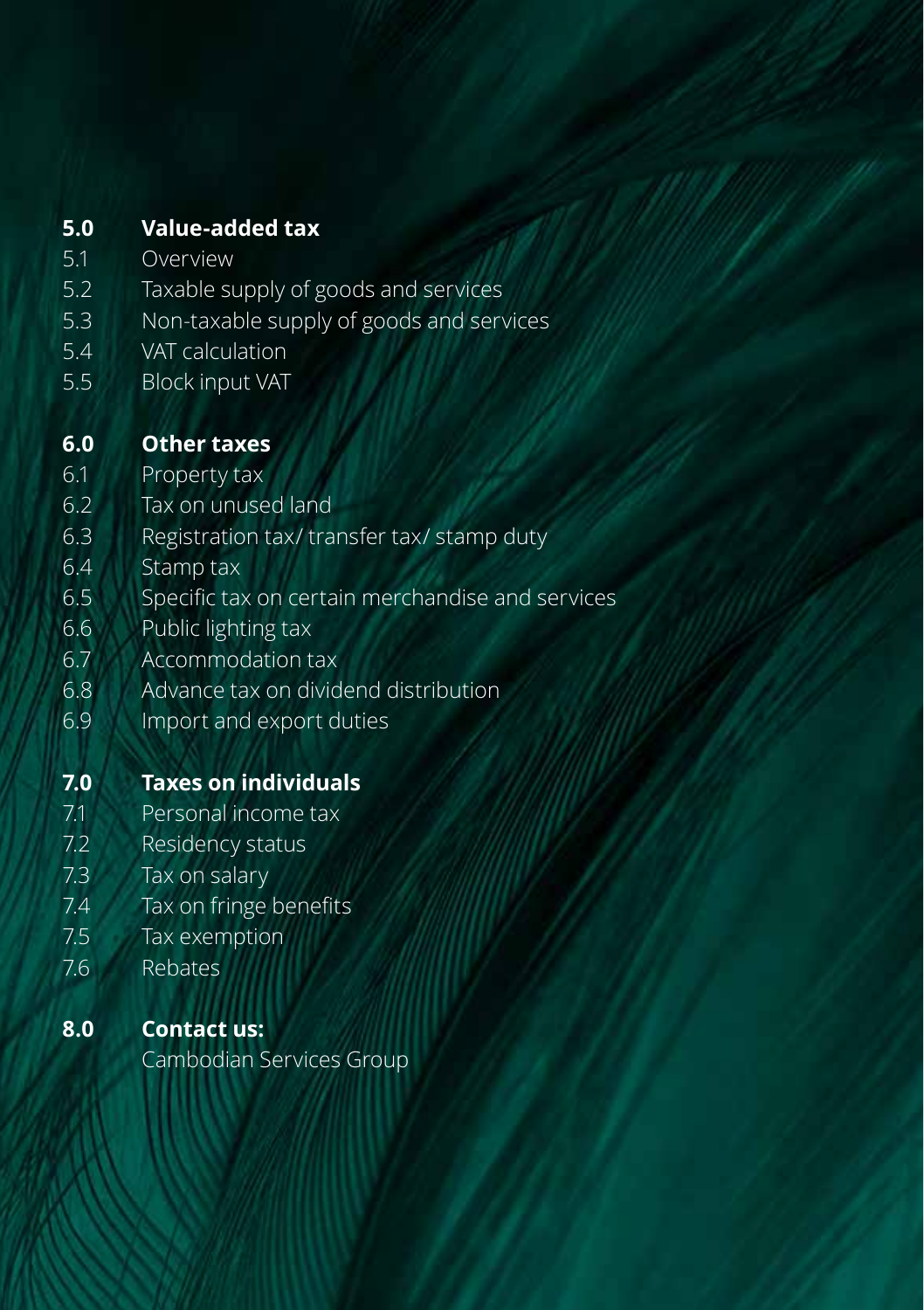# List of abbreviations

| Term          | <b>Definition</b>                                                   |
|---------------|---------------------------------------------------------------------|
| <b>ASEAN</b>  | Association of Southeast Asian Nations                              |
| <b>AT</b>     | <b>Accommodation Tax</b>                                            |
| <b>ATDD</b>   | Advance Tax on Dividend Distribution                                |
| <b>CamDX</b>  | Cambodia Data Exchange                                              |
| <b>CDC</b>    | Council for Development of Cambodia                                 |
| <b>CGT</b>    | Capital Gains Tax                                                   |
| <b>CPM</b>    | Cost Plus Method                                                    |
| <b>CUP</b>    | Comparable Uncontrolled Price Method                                |
| <b>DTA</b>    | Double Tax Agreement                                                |
| <b>GDT</b>    | General Department of Taxation                                      |
| <b>KHR</b>    | Khmer Riel                                                          |
| <b>KICPAA</b> | Kampuchea Institute of Certified Public Accountants and<br>Auditors |
| <b>LOAA</b>   | Law on Accounting and Auditing                                      |
| <b>LOCE</b>   | Law on Commercial Enterprises                                       |
| <b>LOFM</b>   | Law on Financial Management                                         |
| LOT           | Law on Taxation                                                     |
| MEF           | Ministry of Economy and Finance                                     |
| <b>MLVT</b>   | Ministry of Labour and Vocational Training                          |
| <b>MOC</b>    | Ministry of Commerce                                                |
| <b>MT</b>     | Minimum Tax                                                         |
| <b>NAC</b>    | National Accounting Council                                         |
| <b>NBC</b>    | National Bank of Cambodia                                           |
| <b>NPO</b>    | Non-Profit Organisation                                             |
| <b>OECD</b>   | Organisation for Economic Co-operation and Development              |
| PE            | Permanent Establishment                                             |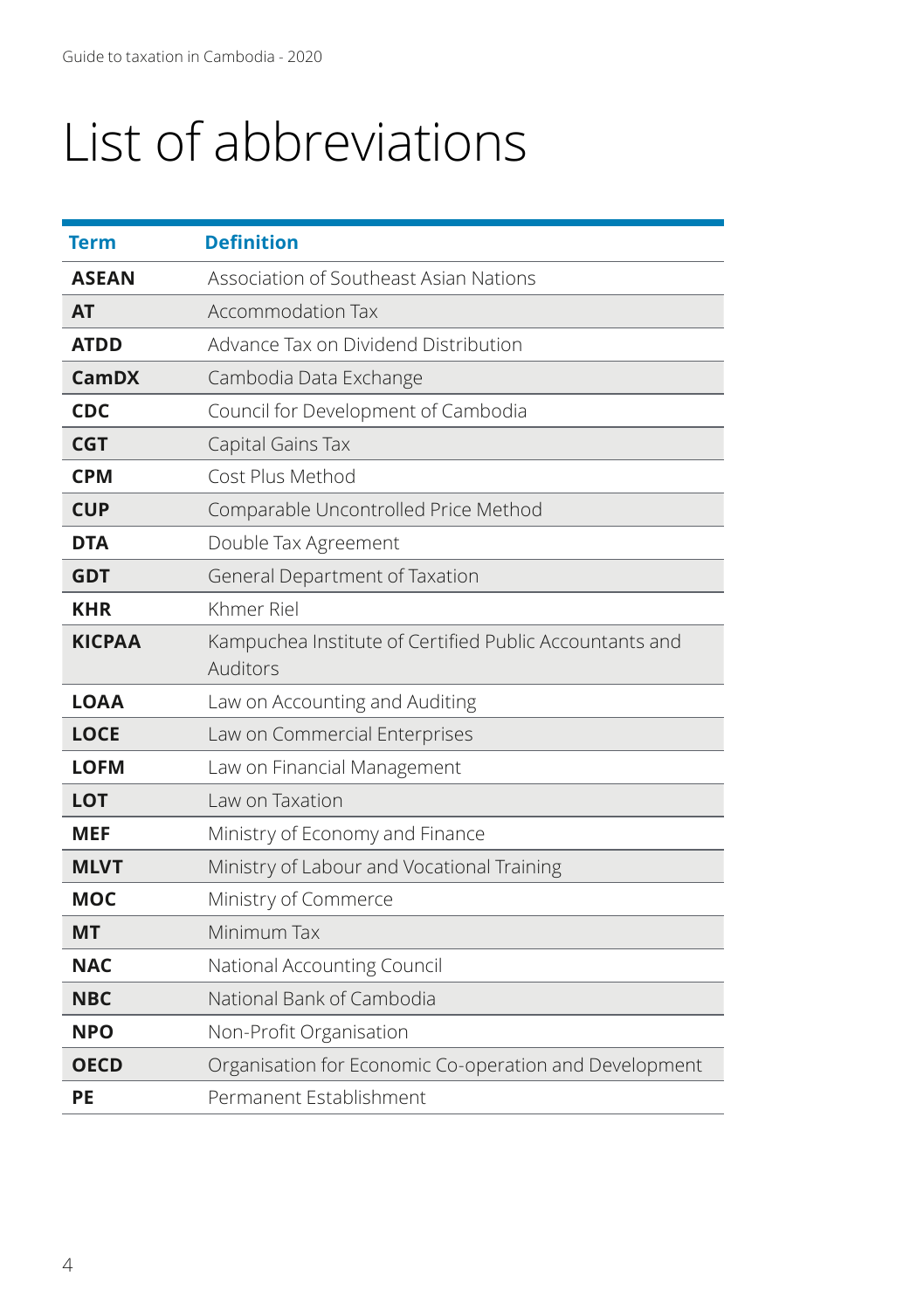| <b>PLCs</b>       | <b>Public Limited Companies</b>    |
|-------------------|------------------------------------|
| <b>PLT</b>        | Public lighting tax                |
| <b>PSM</b>        | Profit Split Method                |
| <b>PTOI</b>       | Prepayment to Tax on Income        |
| QIP               | Qualified Investment Project       |
| <b>RO</b>         | Representative Office              |
| <b>RPM</b>        | Resale Price Method                |
| <b>RT</b>         | Registration Tax                   |
| <b>SMEs</b>       | Small and Medium-sized Enterprises |
| SΤ                | Specific Tax                       |
|                   |                                    |
| <b>TNMM</b>       | Transactional Net Margin Method    |
| <b>TOFB</b>       | Tax on Fringe Benefits             |
| TOI               | Tax on Income                      |
| <b>TOI Prakas</b> | Tax on Profit Prakas               |
| <b>TOS</b>        | Tax on Salary                      |
| <b>TOS Prakas</b> | Tax on Salary Prakas               |
| <b>USD</b>        | United States Dollar               |
| <b>VAT</b>        | Value Added Tax                    |
| <b>WHT</b>        | Withholding Tax                    |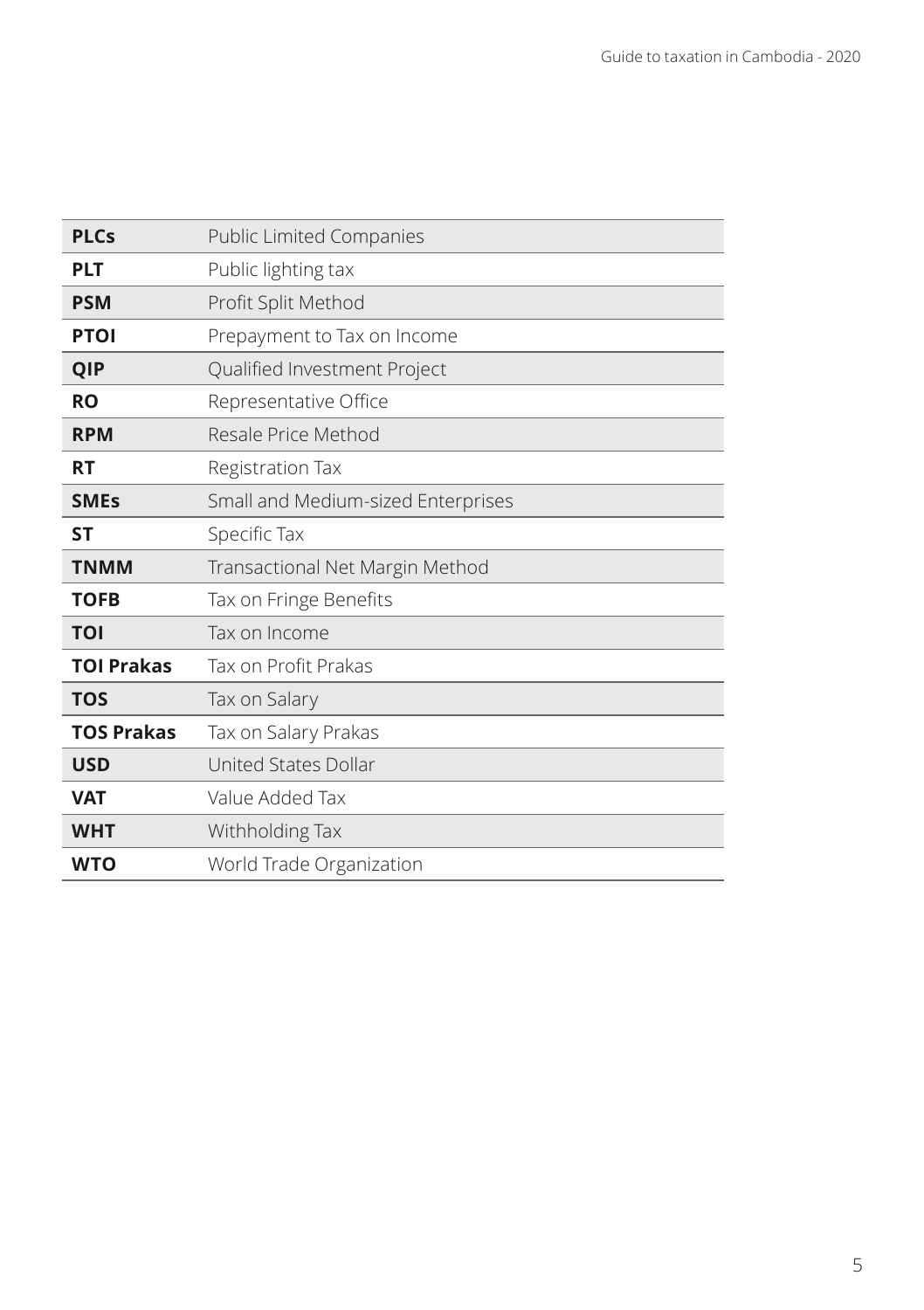# 1.0 Investment climate

#### **Business environment**

Cambodia follows an open market economy. The diversified economy depends heavily on textiles and tourism, and includes significant agricultural, oil and natural gas, financial services, port and logistics services, education and trading activities.

Cambodia is a member of the WTO since 2004. Along with Brunei Darussalam, Singapore, Indonesia, Laos, Malaysia, Myanmar, Philippines, Thailand and Vietnam, Cambodia is a member of the ASEAN, a trade alliance intended to foster economic cooperation, social progress and cultural development among ASEAN members; to protect regional peace and stability; and to establish a joint market for attracting foreign trade and investment.

#### **Currency**

The official currency is the KHR, which is approximately 4,000 KHR per 1 USD.

#### **Banking and financing**

Cambodia's government has successfully improved financial facilities, strengthen the base of financial institutions and made it easier for the investors to get business financing in Cambodia. Cambodia's banking sector provides a wide range of services, from traditional lending and deposit-taking to corporate and investment banking activities. The banking and finance industries in Cambodia are regulated by the NBC.

#### **Foreign investment**

Cambodia is a desirable jurisdiction for foreign investors looking to set up operations, primarily because of its attractive corporate structure and favorable tax treatments and tax reliefs/ incentives, political stability, advantageous location, untapped natural resources and land, the proximity of Asia raw materials. Cambodia is also among Asia's lowest-cost workforces. It is relatively easy to set up a business in Cambodia with 100% foreign investment, with the exception of land holding rights.

Cambodia welcomes foreign investment that contributes to its economic growth and specifically favours high value-added investments and technology-based industries by offering attractive incentives for qualifying activities.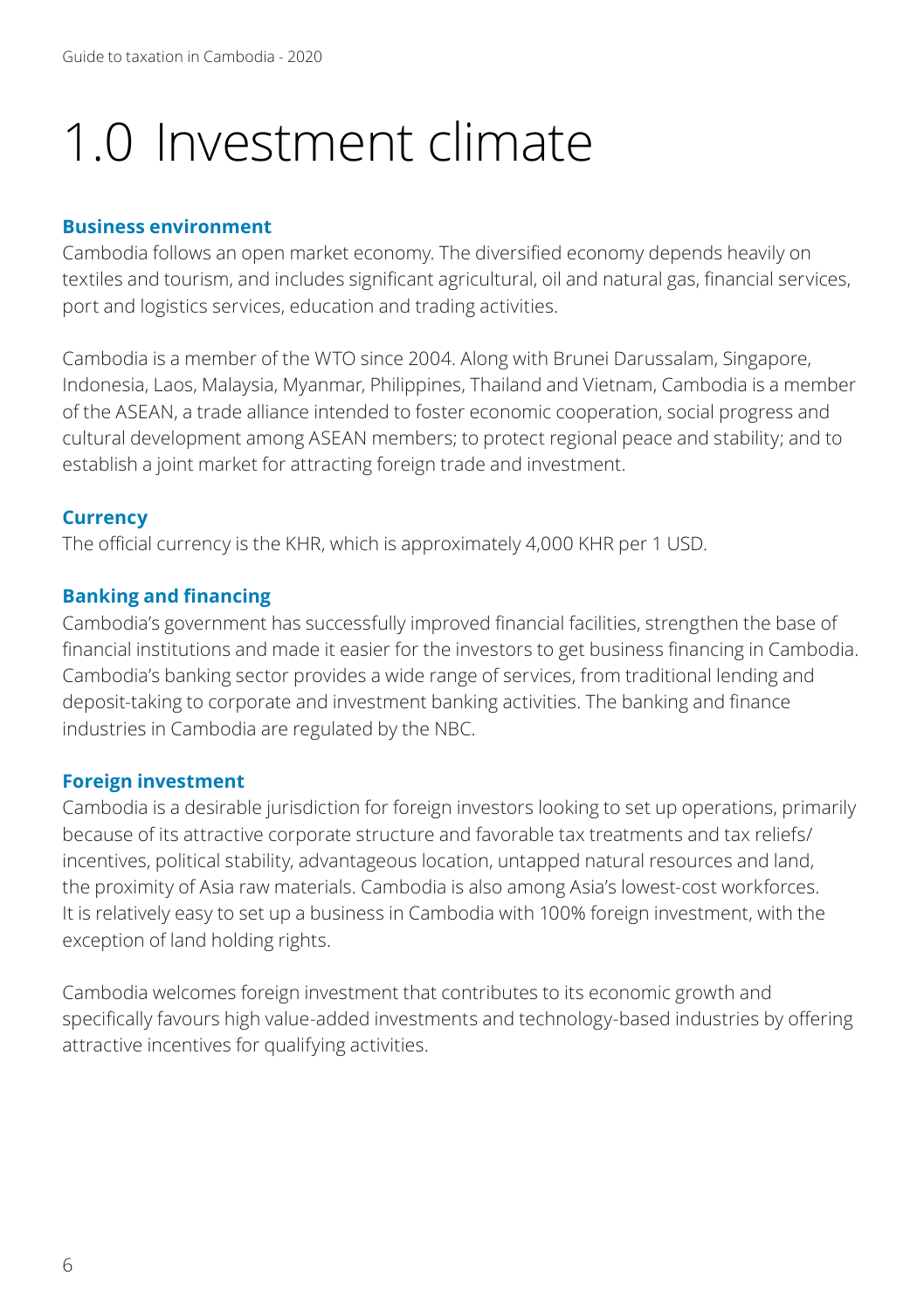# **Tax incentives**

# **Quality Investment Project status investments**

Investment incentives including tax exemptions are available for a range of business activities, which are not in the negative list of investment activities prohibited by laws. Enterprises are required to submit an investment proposal, feasibility study and other necessary registration documents to the CDC for review and approval before being granted a QIP status.

With the QIP status, the Company can enjoy tax incentives as follows:

- **•** Tax holiday: During the tax holiday period, a QIP receives an exemption of TOI and PTOI. The tax holiday period is comprised of a trigger period, a three-year period, and a priority period.
- **•** 40% special depreciation: Alternatively, a QIP can choose a 40% special depreciation allowance on the value of the new or used tangible properties used in production, particularly for capital-intensive projects.
- **•** Import duty exemption: A QIP will receive duty-free import of production equipment and construction materials, together with raw materials in production for export according to the nature of the business. Also, agricultural materials used as inputs in export industries may be exempted from VAT.
- **•** Exemption of MT with proper accounting records approved by the GDT.

# **Small and medium-sized enterprises**

Customs incentives are also available for SMEs.

SMEs may obtain a Customs Duty Exemption on imports for production equipment, construction equipment, and raw materials or other production inputs if a business enterprise falls into the promoted list which includes producers and suppliers of clean water, exportoriented enterprises, supporting industries for export-oriented enterprises, domestic sellers, enterprises engaged in research and development relating to information technology, and SMEs operating in an industrial zone.

If the incentive is used in a way that does not align with the objective, SMEs retroactively are required to pay the customs duty that they initially were exempted from, and penalties will also be imposed.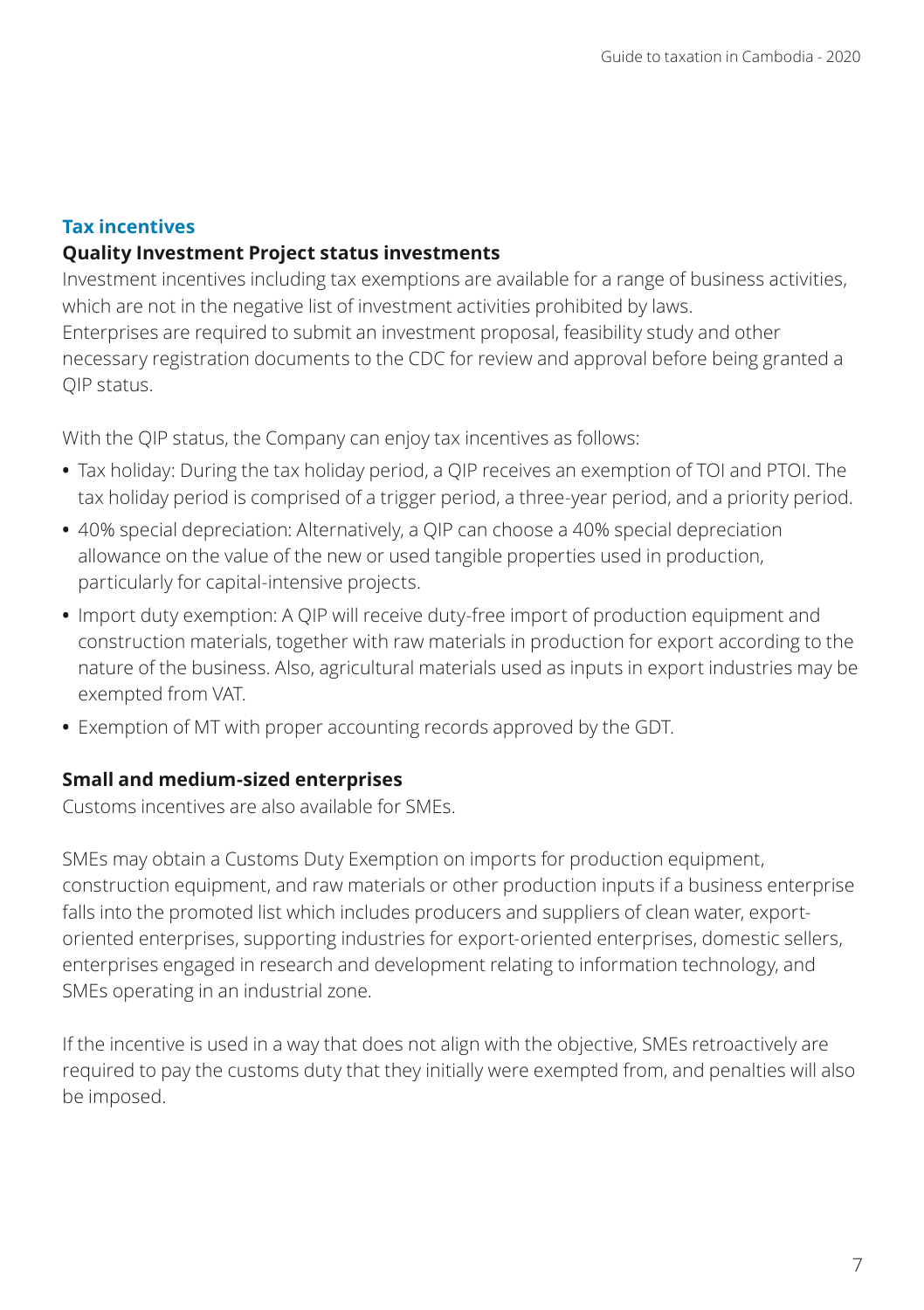#### **Accounting, filing and auditing requirements**

Cambodia's MEF issued guidance on the statutory audit requirements on 10 July 2020 effective immediately (Prakas no. 563 MEF.BrK). The guidance revises the criteria under which all enterprises and NPOs must have their financial statements audited by an independent external auditor, which are summarised as follows:

| <b>Types of entity</b>        | <b>New criteria</b>                                        |
|-------------------------------|------------------------------------------------------------|
| <b>PLCs and QIPs</b>          | Compulsory                                                 |
| <b>Enterprises other than</b> | Meet any two of the following criteria:                    |
| <b>PLCs and QIPs</b>          | • Annual turnover above KHR 4 billion (~ USD 1 million);   |
|                               | • Total assets above KHR 3 billion (~ USD 750,000); or     |
|                               | • More than 100 employees.                                 |
| <b>NPOs</b>                   | Meet the following two criteria:                           |
|                               | • Annual expenses above KHR 2 billion (~ USD 500,000); and |
|                               | • More than 20 employees.                                  |

All enterprises (i.e., except NPOs) that used to have their previous year financial statements audited by an independent external auditor will continue to have their financial statements audited for at least three consecutive years, regardless of whether they meet the above criteria.

The deadline to submit audited financial statements with the NAC within six months and 15 days after the closing date of the accounting books. In addition, the GDT will request the entities to submit audited financial statements with the annual TOI if their financial statements are to be audited.

Based on the sub-decree dated on 1 June 2020, NAC has issued the penalties to be imposed for non-compliance with the LOAA (Sub-decree no. 79 RNKr.BK), effective from 1 June 2020 as stated in sub-decree. The purpose of the sub-decree is to increase the responsibility of enterprises, NPOs, accountants, and auditors so as to ensure that the LOAA is implemented effectively.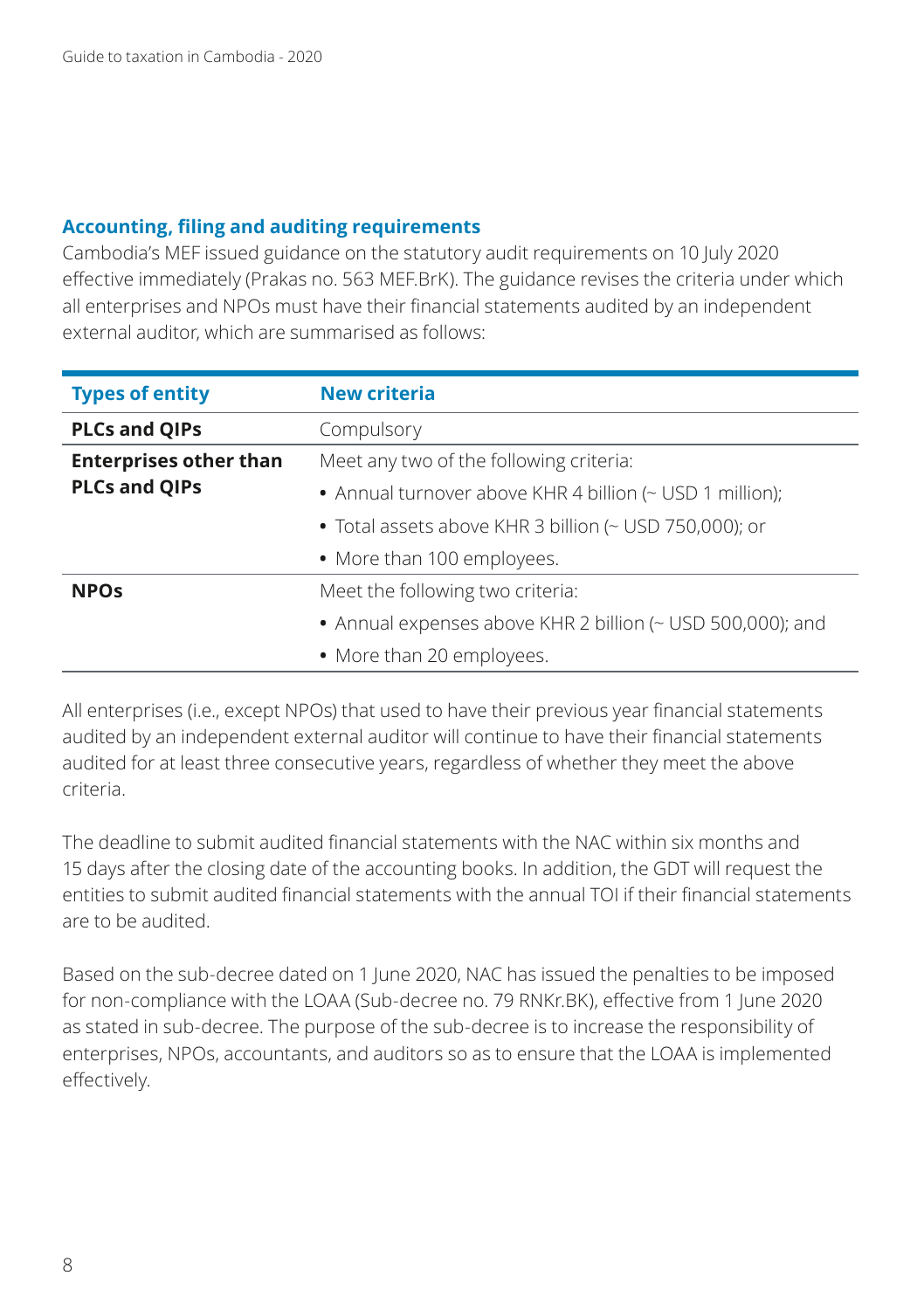The sub-decree covers the following:

- **•** Enterprises and legal entities registered with the MOC and/or the GDT as large or mediumsized taxpayers;
- **•** All NPOs registered with relevant ministries and institutions; and
- **•** All accounting and auditing professionals who are members of KICPAA must obtain the business from NAC in order to provide accounting and auditing services.

#### **Double Tax Agreements**

The purposes of this DTAs are mainly to increase the cross-border trade and investment, and to improve the mechanism for tax collection, information exchange and the double taxation reduction on the same income.

| <b>DTAs</b>               | <b>Signed date</b>                                                        | In force |
|---------------------------|---------------------------------------------------------------------------|----------|
| Cambodia-Singapore        | 20 May 2016                                                               | Yes      |
| Cambodia-Thailand         | 7 September 2017                                                          | Yes      |
| Cambodia-China            | 13 October 2016                                                           | Yes      |
| Cambodia-Brunei           | 27 July 2017                                                              | Yes      |
| Cambodia-Vietnam          | 31 March 2018                                                             | Yes      |
| Cambodia-Indonesia        | 13 October 2017 in Phnom Penh<br>23 October 2017 in Jakarta               | Yes      |
| <b>Cambodia-Hong Kong</b> | 20 June 2019 (Signed in Phnom Penh)<br>26 June 2019 (Signed in Hong Kong) | Yes      |
| Cambodia-Malaysia         | 3 September 2019 (Signed in Phnom Penh)                                   | Not yet  |
| Cambodia-Korea            | 25 November 2019 (Signed in Republic of Korea)                            | Not yet  |

Below is the summary of DTAs that Cambodia has entered: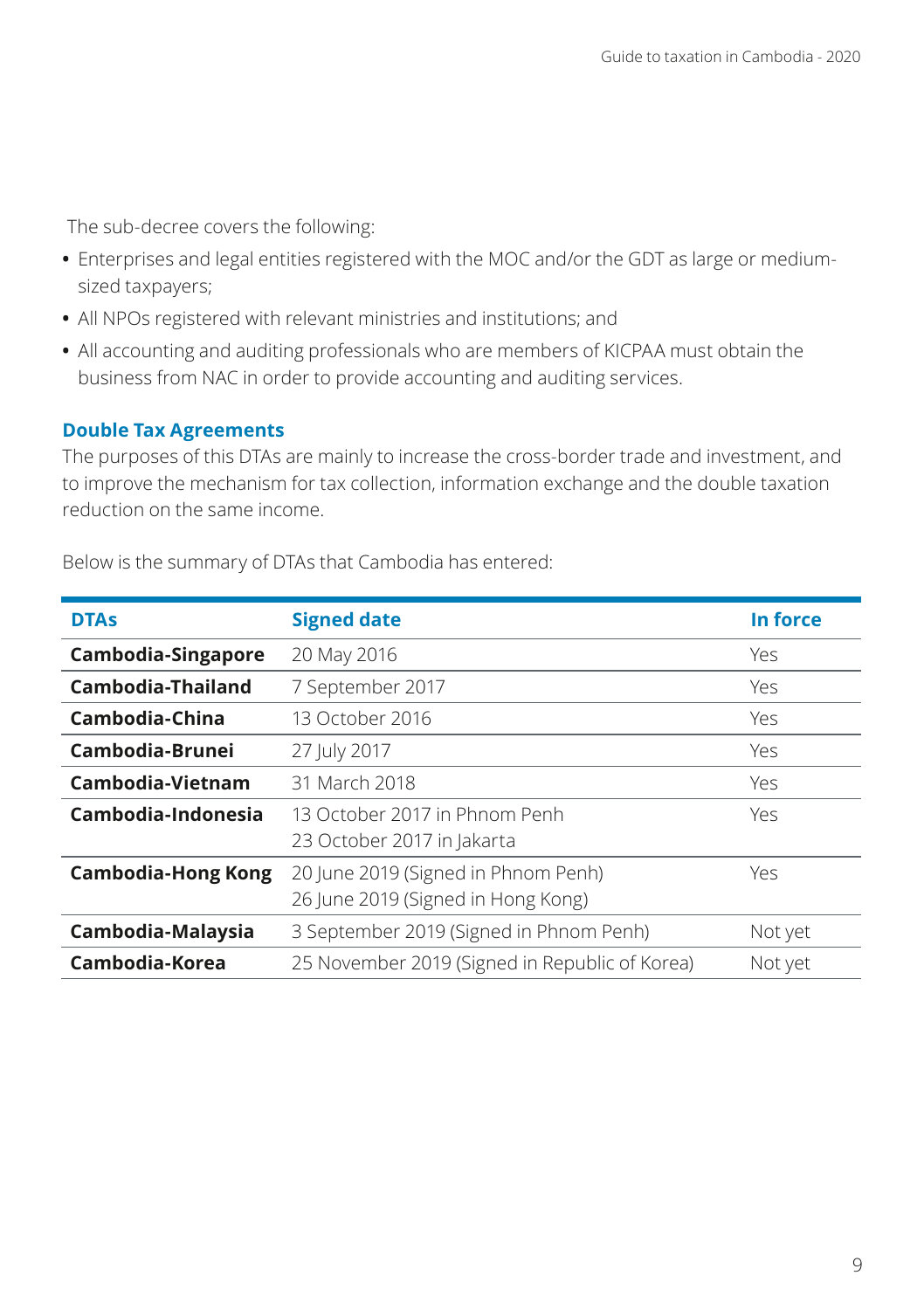# 2.0 Setting up a business

# **Principal forms of business entity**

Investors seeking to carry on a business in Cambodia shall set up a legal entity for their business operation's benefits. The initial business registration must be processed with the Commercial Registration Bureau of the MOC through the online registration procedures. Under the Sub-Decree No. 84 dated 10 June 2020, online business registration is required to streamline and address the procedures, requirements and approvals from different authorities in one-off platform such as:

- **•** Business registration with the MOC
- **•** Tax registration (Patent tax certificate, Certificate of tax registration, Tax registration Identification Card, and Notification Letter on the Tax Obligation) with the GDT of the MEF
- **•** Declaration of the opening of an enterprise with the MLVT
- **•** Registration of a QIP with the CDC

The applicant shall input information and upload documents as required electronically via one designated website, **https://www.registrationservices.gov.kh**. The application and required documents will be channelled through a platform known as the CamDX to the relevant authorities for review and approval.

# **Forms of entity**

According to the LOCE in Cambodia, the investor intending to open a business is required to set up an entity either in the form of a sole proprietorship, general or limited liability, partnership, public limited liability company, the foreign branch, and the RO, with either a foreign or Cambodian national.

# **Private limited company**

To establish a Private Limited company, the entity should have from 1 to 30 shareholders. The Private Limited Company is not allowed to offer its shares or other securities to the public; however, it is allowed to transfer its shares to the other shareholders.

# **Public limited company**

The process of running a Public Limited Company is regulated and has more restrictions compared to other forms of entities. There shall be at least three directors managing the Public Limited Company. The shareholders shall elect directors by an ordinary resolution of shareholders who have the right to vote.

The form of this entity may offer the securities to the public - financial institution and insurance company; however, it is required to have the approval from the relevant authorities.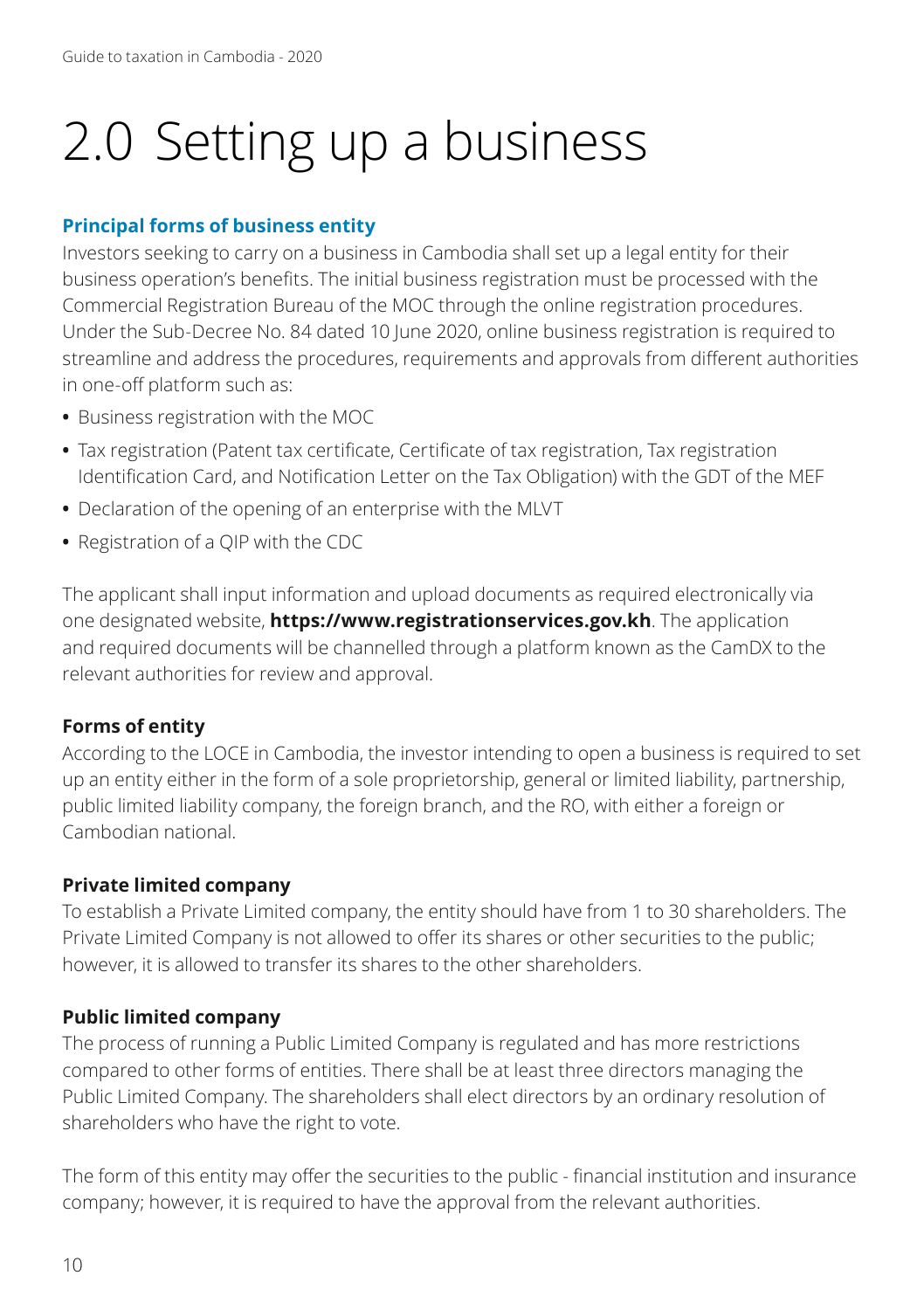#### **Foreign company**

A foreign company may set up a branch to start up a business operation in Cambodia which has the same legal entity as its principal.

- **• Foreign branch** Before commencing a business, a foreign branch should apply for the business registration with the MOC. The procedure of registration of the foreign branch is similar to the Private Limited Company except its own articles of incorporation. In addition, all the liabilities of the branch office will belong to its principle.
- **• RO** Foreign companies that wish to explore the feasibility of doing business in Cambodia may register as a RO with the MOC. The RO's activities are confined to market research, feasibility studies, advertising and marketing activities on behalf of its head office. The RO is prohibited from entering into any contractual arrangements facilitation for selling goods or services.
- **• Subsidiary** Foreign investors who wish to have at least 51% shareholding of a legal entity in Cambodia should establish their entity in the form of a limited company which maintains nationality as a foreign entity. However, a foreign nationality in Cambodia is not eligible to hold the land right as mentioned above.

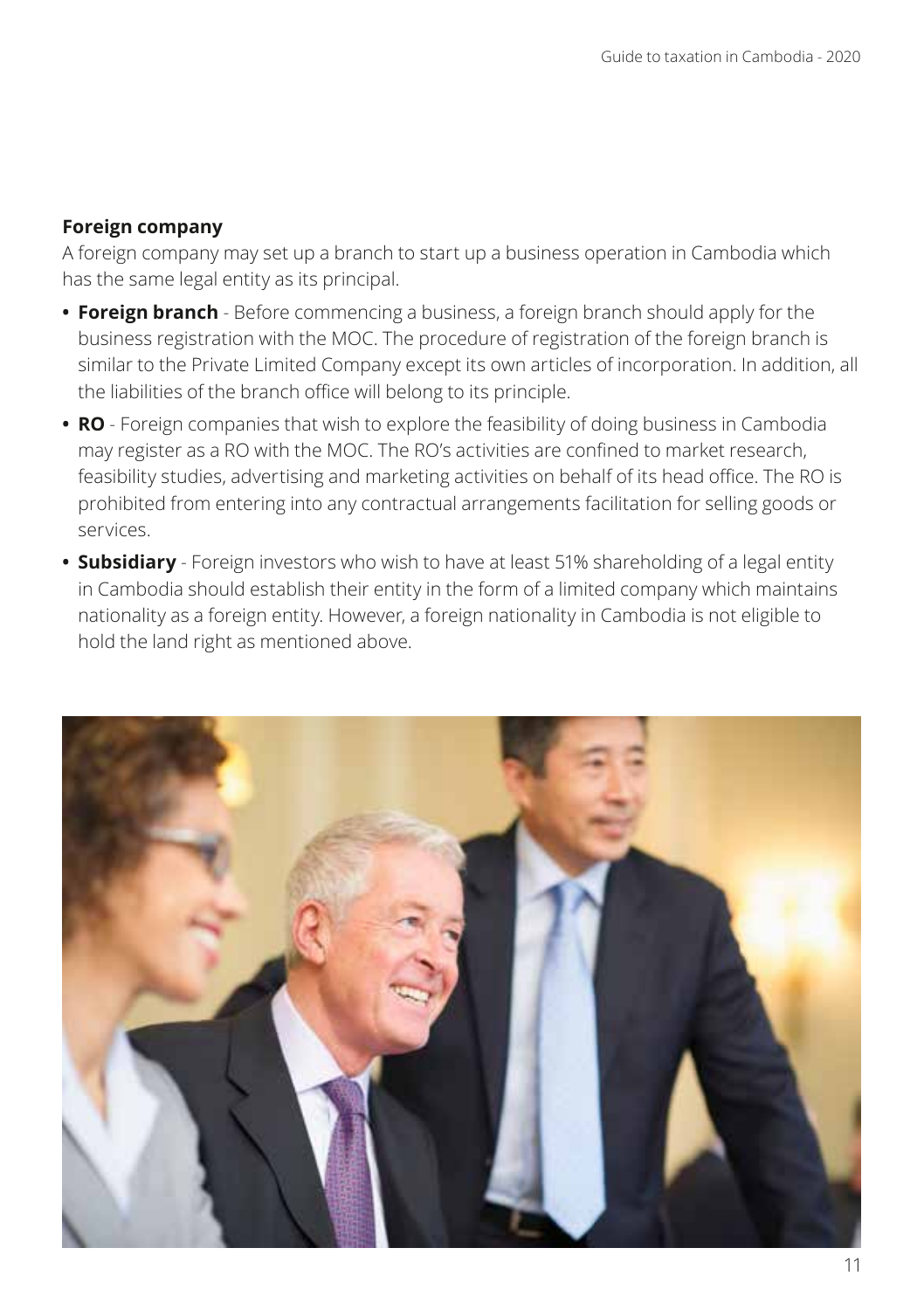# 3.0 Business taxation

#### **Overview**

The annual and principal tax obligations imposed on registered entities in Cambodia is TOI. TOI tax rate ranges from 0% to 30% based on business activity. The standard rate is 20%.

TOI is calculated on the difference between taxable profit derived from all income sources including capital gains and passive income (i.e. interest, rental and royalty income) and deductible expenses during the year.

#### **Residence and permanent establishment**

- **•** A resident taxpayer refers to a legal entity which is organised or managed in or has a principal place of business in Cambodia.
- **•** A non-resident taxpayer means not a resident of Cambodia.

A PE is defined as a fixed place of business or resident agent in Cambodia through which a non-resident person performs economic activities, wholly or partially, in Cambodia. The term PE also includes any other association or connection through which a non-resident person engages in economic activity in the Kingdom of Cambodia. A PE shall be considered a resident legal person with respect to its Cambodian source income only.

#### **Taxable income and rates**

The TOI rate for registered entities in Cambodia ranges with the following business activities:

| <b>Business activity</b>                                                                                                           | Rate   |
|------------------------------------------------------------------------------------------------------------------------------------|--------|
| Enterprises oil or natural gas production or exploitation of natural<br>resources, including timber, ore, gold and precious stones | 30%    |
| QIPs during tax holiday period                                                                                                     | 0%     |
| The gross premium realised by general insurance, reinsurance and micro-<br>insurance enterprises                                   | $5%$ * |
| The income realised by a legal person, life insurance and reinsurance<br>enterprises                                               | 20%    |

\*TOI shall be determined at 5% of the gross premiums received in the tax year while 20% TOI is applicable for other income.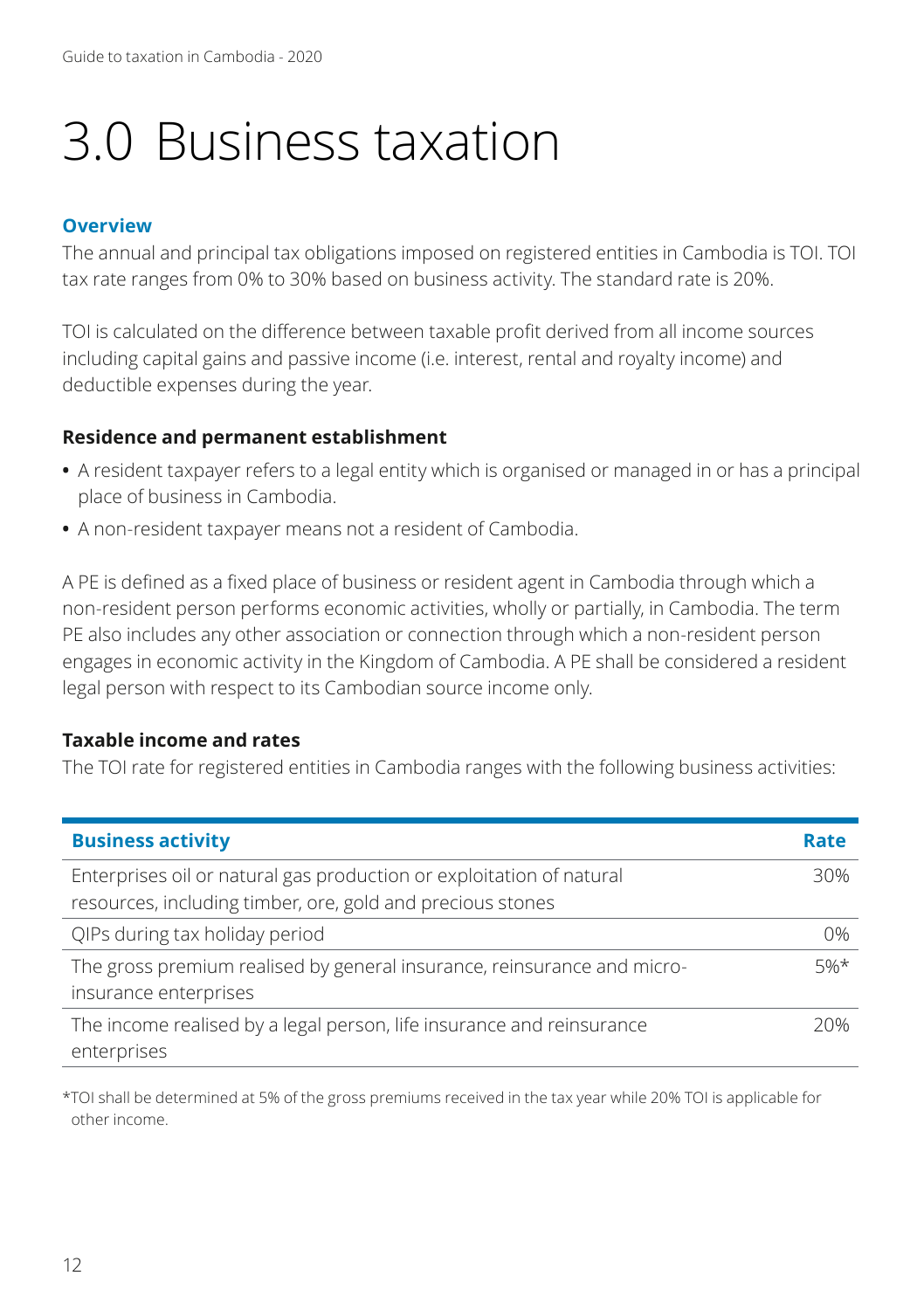#### **Minimum tax**

MT is a separate tax from TOI and imposed at 1% on annual turnovers. It is payable at the time of the yearly TOI when a taxpayer is in a loss position, or the TOI liability is less than MT liability.

Although 'turnover' is not defined, the tax authorities generally interpret it to include incomes from primary and other sources, including capital gains, and passive income. In the context of insurance, 'Turnover' means the gross premium from life insurance business less the refund premium and the insurance compensation, and other income.

MT exemption is available only to enterprises that maintain proper accounting records.

### **Deductibility rules**

An expense is considered to be deductible for the TOI purpose if it meets the three following conditions:

- **•** Proven by verifiable evidence (i.e. invoices, bill of entry, agreement, etc.)
- **•** Incurred as a result of economic activities
- **•** Recorded in the period with proper supporting documents

#### **Interest expenses**

Interest expenses are deductible up to the total interest income, with 50% of net non-interest income. The excessive amount to such a limit can be carried forward until the fifth tax year by using the sequence year in which the interest occurred.

Based on Notification No. 7558 GDT dated 19 March 2020, for third party loans, the interest rate shall follow the interest in the loan agreement and have proper supporting documents. For related party loan, the interest rate shall be charge at Arm's Length Principle.

For the exploitation of petroleum industry, the calculation of the maximum deductible interest expense each year is based on a debt-to-equity ratio of 3:1.

# **Charitable contribution**

A deduction is allowed up to a maximum of 5% of taxable income, supported with sufficient supporting documents.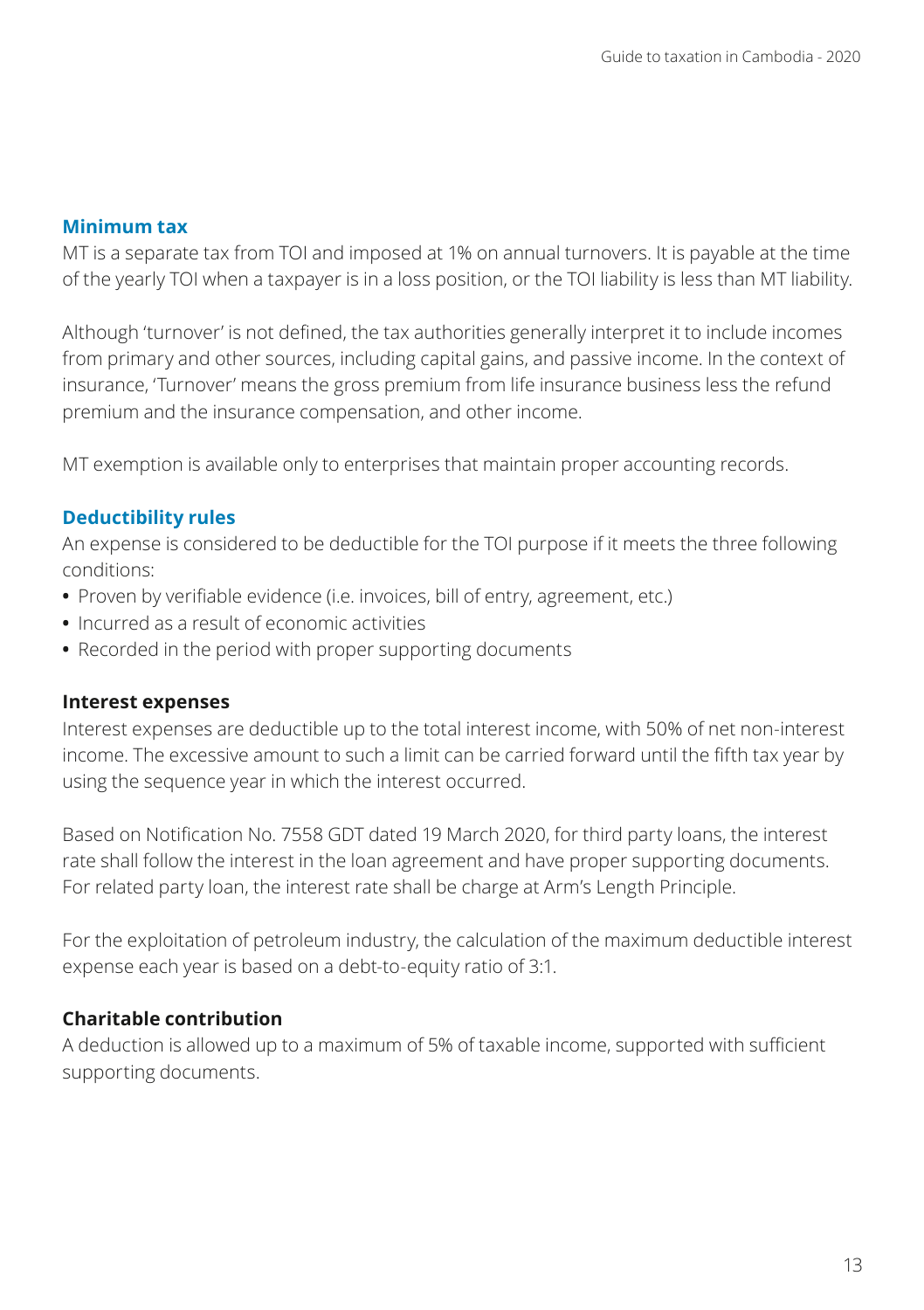#### **Tax depreciation**

The tax depreciation charge is annually calculated including the tax depreciation of new assets acquired during the year based on rates under LOT.

| <b>Class:</b>       | <b>Depreciation rate</b>    | <b>Depreciation method</b> |
|---------------------|-----------------------------|----------------------------|
| <b>Class 1</b>      | 5%                          | straight-line              |
| Class <sub>2</sub>  | 50%                         | declining balance          |
| Class <sub>3</sub>  | 25%                         | declining balance          |
| Class 4             | 20%                         | declining balance          |
| Intangible property | 10% or based on useful life | straight-line              |

All tangible property is divided into different classes below:

Referring to Prakas No. 536 MEF dated 4 June 2018, the appropriate depreciation method in the industry of petroleum exploitation is the straight-line method to determine the tax depreciation for 'research, exploration, and development expenditure'. Other tangible and intangible assets are depreciated in accordance with Articles 13 and 14 of the LOT.

#### **Treatment of provisions**

The provisions are not deductible for tax purposes as they do not satisfy the deductibility criteria in the TOI Prakas. Consequently, adjustments must be made so that a deduction is claimed when all the deductibility criteria is met as stated above on the deductibility rules.

#### **Loss carried forward**

Tax losses could be carried forward up to five years to offset taxable profit after the year in which the losses are incurred. The loss carried forward is subject to certain conditions such as no changes in business activities and subject to unilateral tax reassessment. Tax losses cannot be carried back.

In the petroleum exploitation industry, tax losses can be carried forward for a maximum of 10 years based on Prakas No. 536 MEF dated 4 June 2018.

#### **Capital gains tax**

Cambodian tax regulations do not have a separate CGT for resident legal person. Gains on the sale of shares, and immovable property (i.e. land and buildings) and other assets are taxable under the TOI at a rate of 20% on the contract price or the market value, whichever is higher.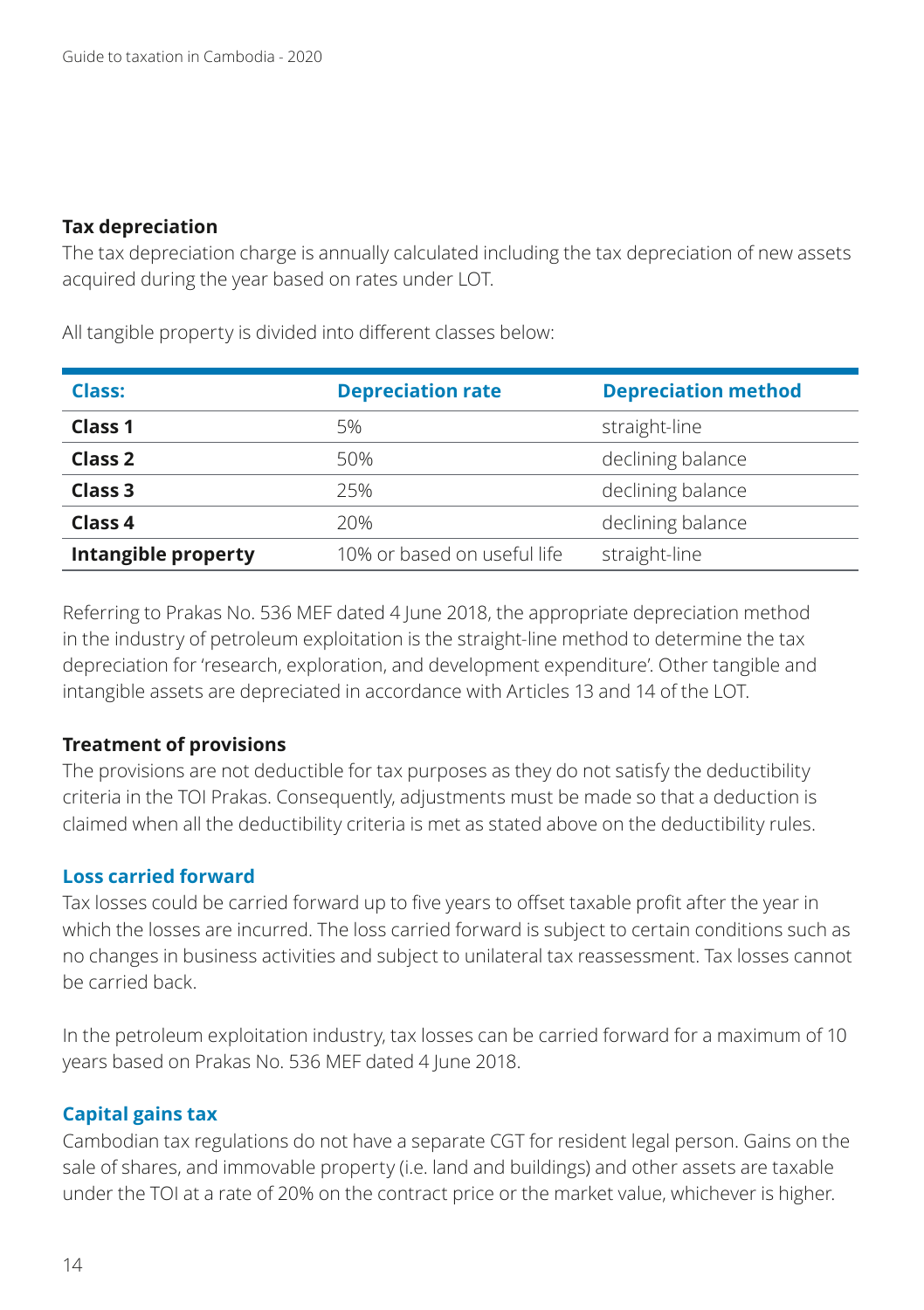Currently the MEF and GDT issued a Prakas No.346 on CGT that is effective for implementation from 01 July 2020 onwards. CGT applies to both resident and non-resident taxpayers. 'Resident taxpayers' refers to any individual who meets residency criteria in Cambodia and 'non-resident taxpayers' cover both non-resident individuals and non-resident legal persons. The taxpayer shall submit a tax return and remit CGT payable to the tax administration within three months after the capital gain is realised. Based on the Notification No.24095 GDT dated 22 October 2020, the government has decided to postpone the implementation of CGT until the end of 2021.

Capital gain is the difference between the proceeds from sale/transfer of assets (i.e. immovable property, finance lease, investment asset, brand name, copy-right and foreign currency) and deductible expenses. The deductibility of expenses can be determined either (i) 80% of the total sale or transfer income if there is no documentation to support the expenses or (ii) the amount of actual expenses based on proper supporting documentation. For other types of capital assets, deductible expenses will only equate to the amount of actual expenses. CGT is imposed at the rate of 20% on the gain from the capital proceeds/transfer.

Certain capital gains tax exemptions will be available if certain conditions are met.

# **Administration**

# **Tax year-end**

The default tax year for all registered entities is the calendar year commencing from 1 January to 31 December. However, any registered entity with 51% foreign ownership is allowed to request for new tax year end different from the calendar year.

# **Tax filing and payment**

The due date for the lodgement and payment of TOI is three months following the tax year-end (i.e. 31 March). The payment of TOI can be remitted to the tax authority via authorised banks. Status of limitations

According to Cambodian tax regulations, the statute is 10 years if there is any obstruction to the implementation of the tax laws.

# **Rulings**

A taxpayer can request a tax ruling to clarify its specific tax concerns.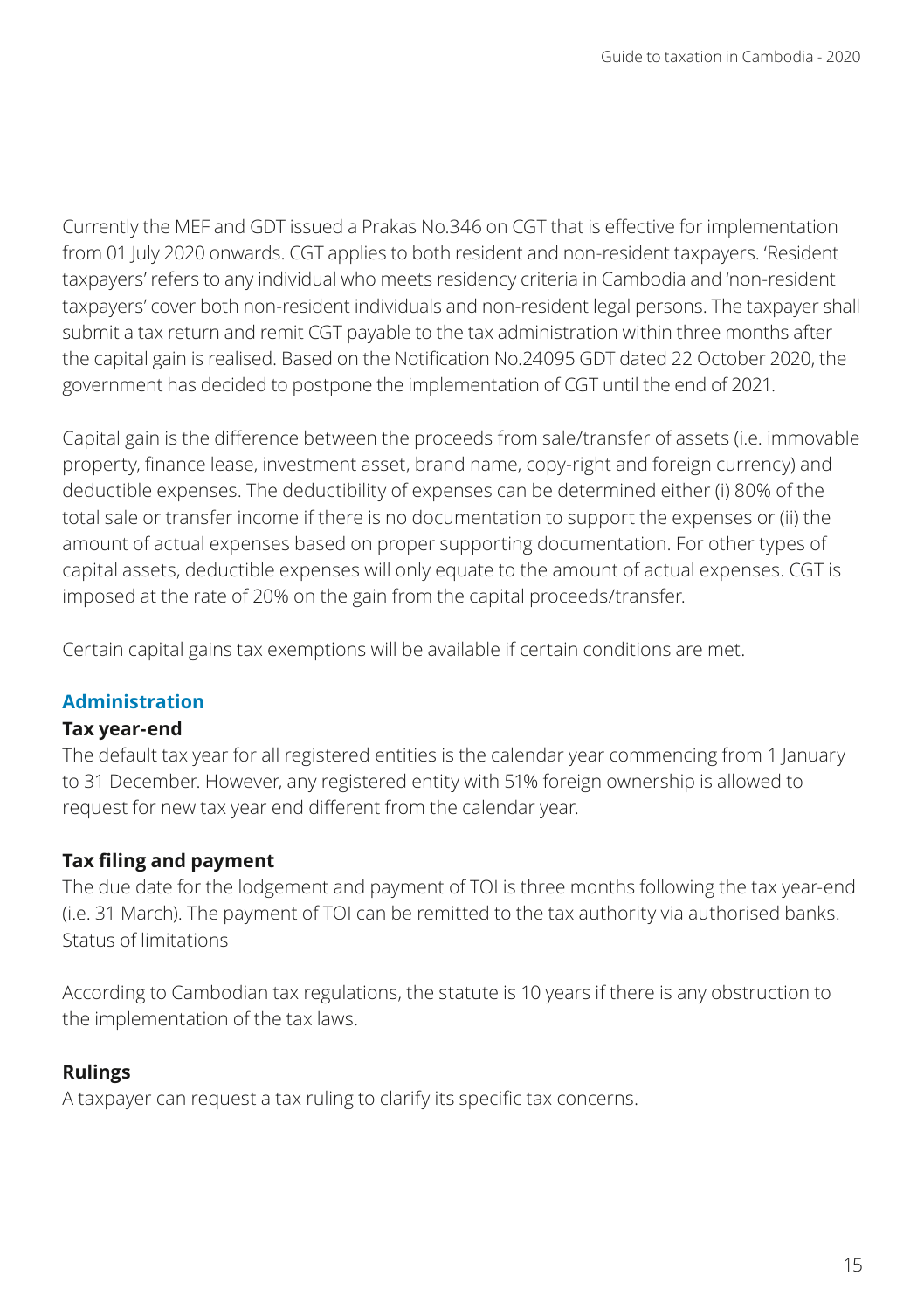#### **Tax audit**

New guidance on tax audits sets out rules and procedures for the tax audit process. The given guidance offers clear guidelines and timelines for audits for taxpayers under the selfdeclaration regime. Importantly, the interest rate on an unpaid amount is reduced from 2% to 1.5% as from 13 March 2019 while the penalty rate on unpaid taxes remains the same.

| <b>Type of tax audit</b>   | <b>Status of limitations for an audit</b>                                                           | <b>Completed periods</b> |
|----------------------------|-----------------------------------------------------------------------------------------------------|--------------------------|
| Desk audit                 | Within 12 months after submission of<br>the tax return, or during the current year<br>("year $N$ ") | Within three months      |
| <b>Limited audit</b>       | Current year N and/or the prior year ("year<br>$N-1"$                                               | Within three months      |
| <b>Comprehensive audit</b> | Any period within the last three years (up<br>to "year $N-3$ ")                                     | Within six months        |

#### **Transfer pricing**

Cambodia issued Prakas No. 986 on transfer pricing rule, which provides guidelines for the preparation of transfer pricing documentation between related parties. The transfer pricing regulation is based on the principles set forth in the 2017 OECD Transfer Pricing Guidelines for Multinational Enterprises and Tax Administrations ("OECD Guidelines") which states that transactions between related parties should be consistent with the arm's length standard.

Moreover, a regulation adopted five methods provided by the OECD which are CUP, RPM, CPM, PSM and TNMM. The regulation does not specifically state whether the company should select the most appropriated method for its comparison and documentation.

In case of non-compliance with the documentation requirements above, the tax authority can either revoke the certificate of tax compliance, re-evaluate the certificate of tax compliance and penalise the entity in accordance with Article 133 of the LOT of Cambodia, or sue the entity for criminal tax offenses and penalise them as provided in Article 134 to 138 of the Law on Taxation.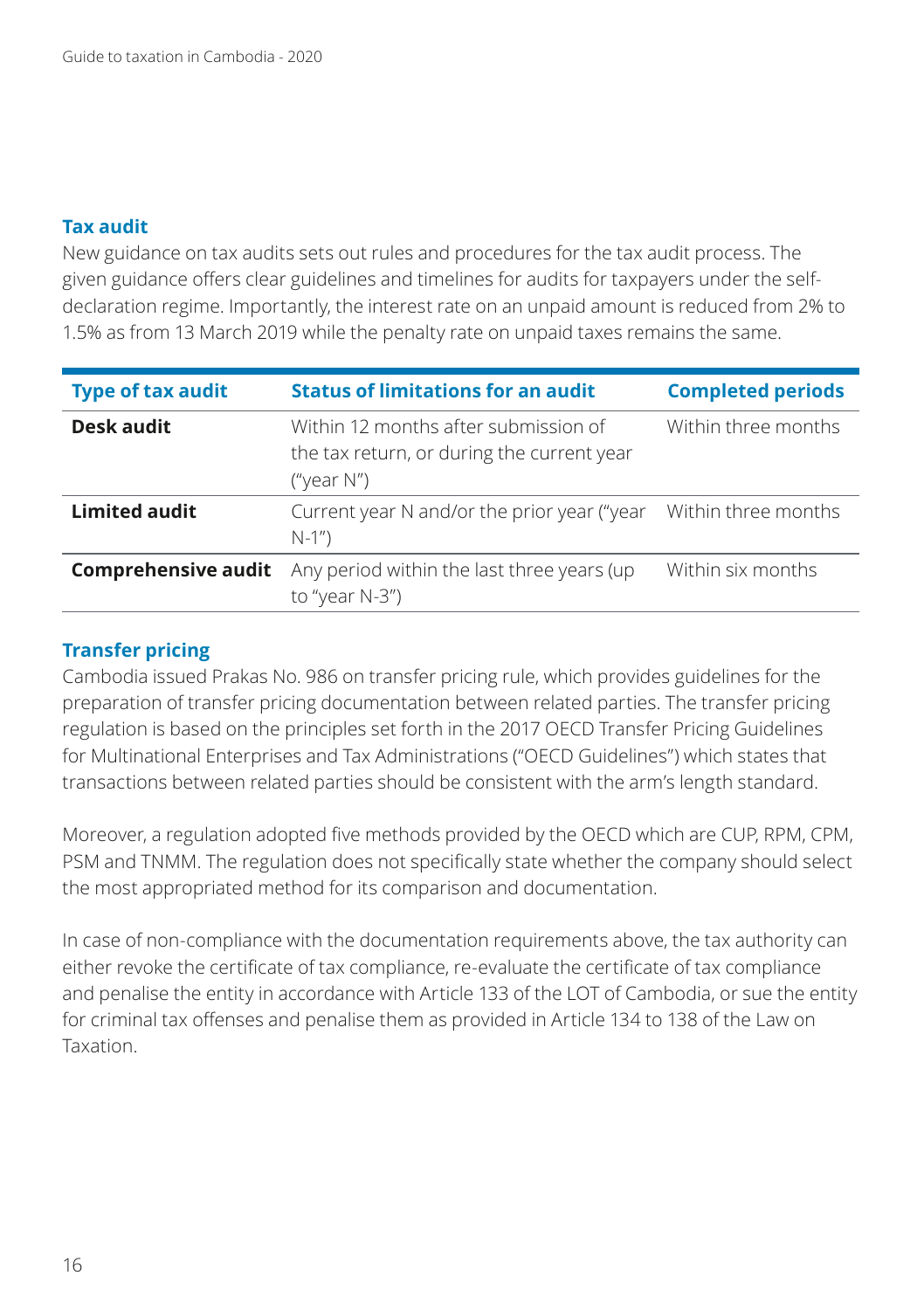### **A classification of taxpayers**

According to the Prakas on the Amendment of Classification of Taxpayers under Self-Assessment Regime, the GDT has classified taxpayers into three types:

| <b>Types of</b><br>taxpayers | Level of turnover or legal form                                                                                                |
|------------------------------|--------------------------------------------------------------------------------------------------------------------------------|
| <b>Small</b>                 | • From KHR250 million (~USD62.5K) to KHR700 million (~USD175K); or                                                             |
|                              | • Join in bidding, price consulting or price surveying in supplying goods and<br>services                                      |
| <b>Medium</b>                | • From KHR700 million (~USD175K) to KHR4,000 million (~USD1M); or                                                              |
|                              | • A registered legal entity, representative office; or                                                                         |
|                              | • A national and sub-national institution, association and non-governmental<br>organisation; or                                |
|                              | • Foreign diplomatic and consular mission, international organisation and<br>other government's technical cooperation agencies |
| Large                        | • More than KHR4,000 million (~USD1M);                                                                                         |
|                              | • A subsidiary of a multinational company, a foreign branch; or                                                                |
|                              | • A Qualified Investment Project ("OIP")                                                                                       |

# **A classification of tax compliance**

Furthermore, Prakas No. 1536 MEF permits the Cambodian tax authority to issue a tax compliance certificate in Gold, Silver or Bronze for two years, to any taxpayer with a total compliance score ranging from 1 to 20 points.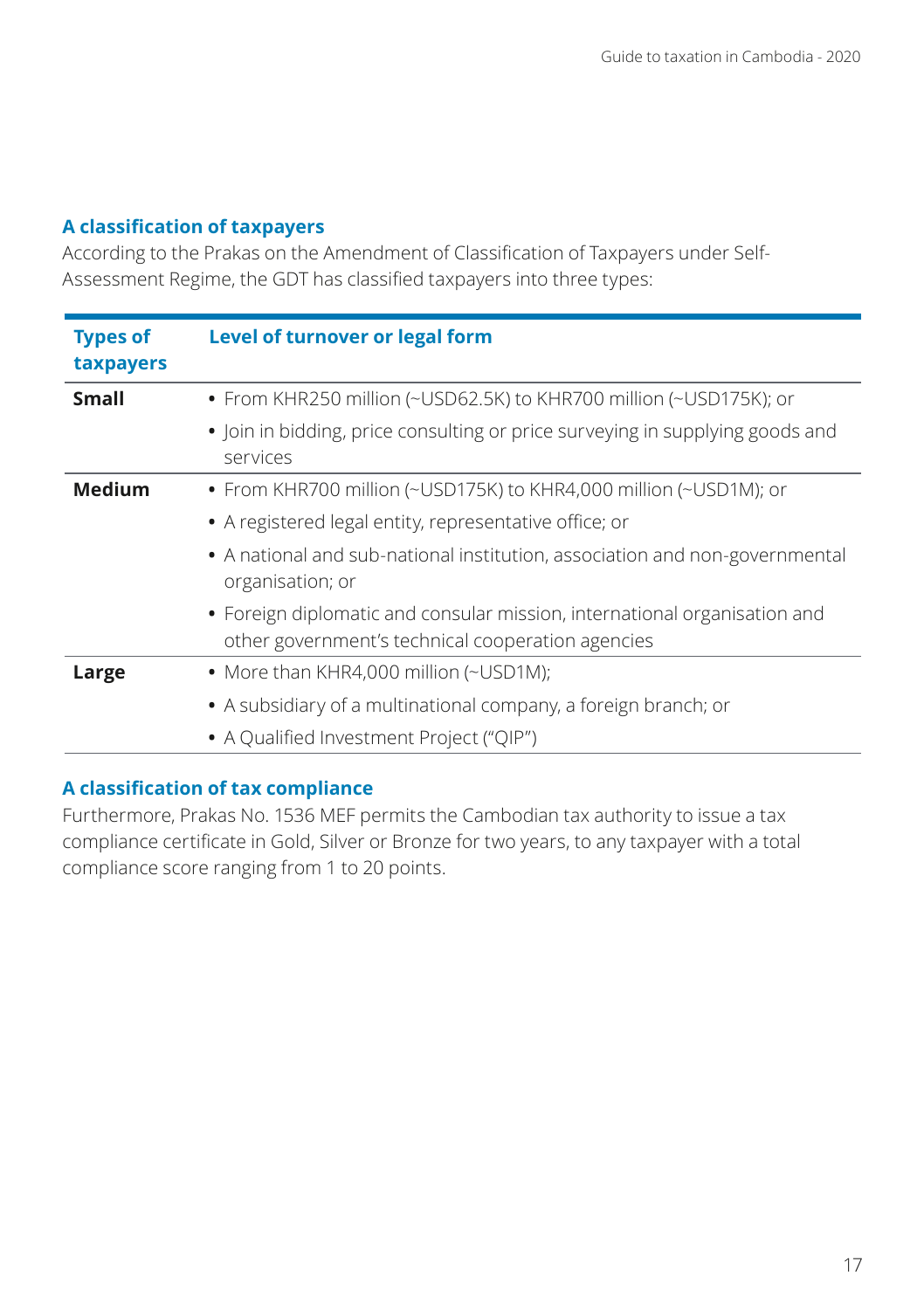# 4.0 Withholding taxes

#### **Overview**

WHT is imposed on the income of recipient while a payer is obligated to withhold and remit it to the tax authority. It is due when the expense is paid or recorded in the accounting records of the payer (i.e. accrual basis). WHT payment and return submission are due on the 20th of the following month. WHT schemes are separated between payment to resident and non-resident taxpayers.

#### **Payment made to residents**

#### **Services**

WHT is imposed at the rate of 15% on income received by a physical person for service performance including management, consultancy and similar services except for the income from the selling of goods, leasing and employment activities.

Examples of service performance by a physical person that shall be subject to 15% WHT include the following:

- **•** commission or brokerage
- **•** transport, repair, construction, management or consulting activities
- **•** scientific or technical artistic services

#### **Royalty**

A 15% WHT applies to royalty payments for intangible properties and interest in minerals made to a resident taxpayer.

Royalties for intangibles refer to:

- **•** copyright, patent, brand name, trademark, model, design, drawing or other rights
- **•** know-how, skill, information related to knowledge or experience in the field of industry, commerce, science or technology
- **•** transfer of a right on knowledge or information
- **•** a consultancy or any other service related to the use of rights

#### **Rental**

A 10% WHT is levied on income from the rental of movable property (i.e. industrial, commercial, technical or scientific equipment) and immovable property (i.e. land, house, or other constructions).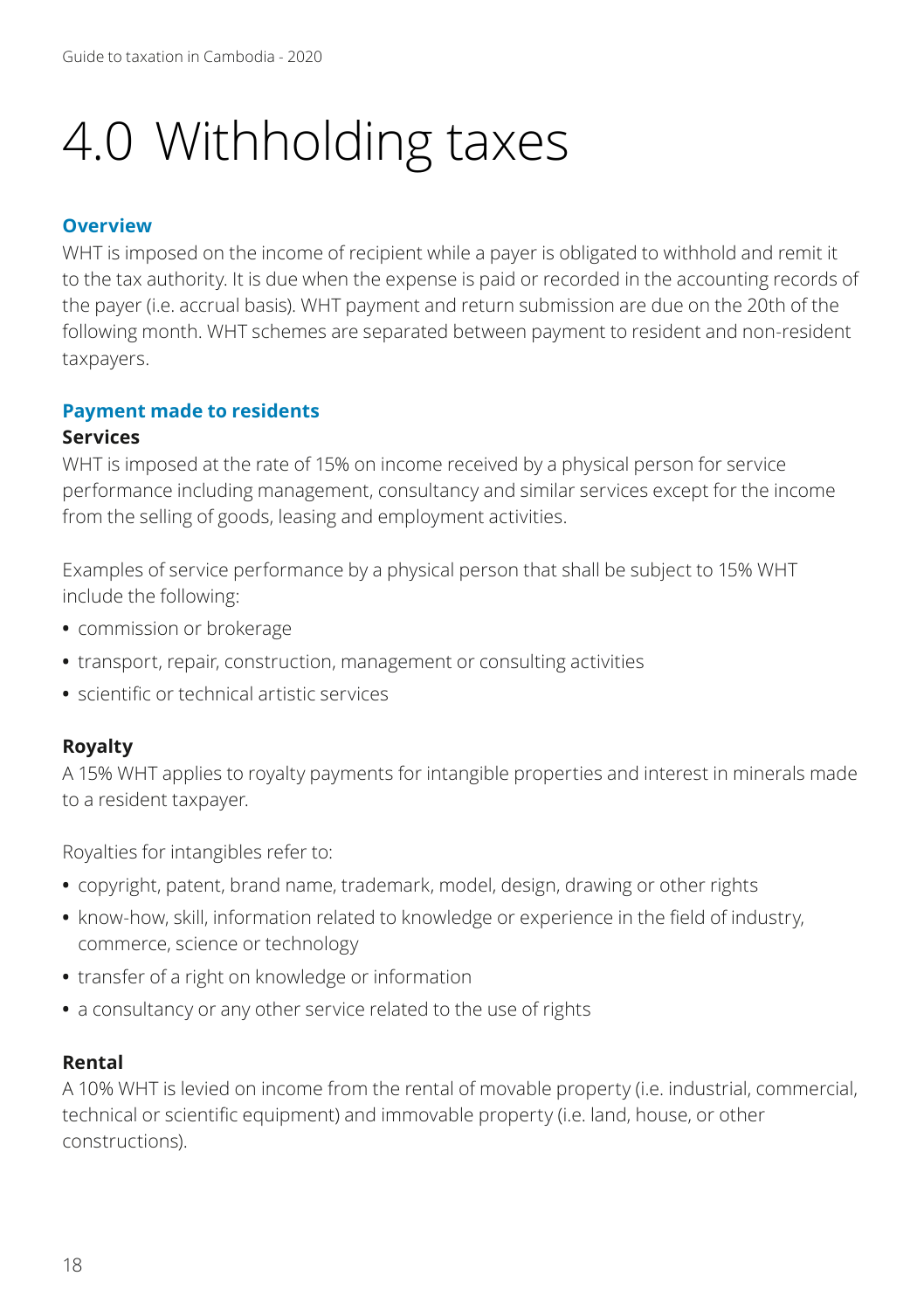The payment for the rental is exempt from WHT if the following conditions are met:

- **•** The leased movable and immovable properties must be recorded as state property in the property register maintained by the MEF.
- **•** The MEF must certify that the rental payment that is a revenue to be paid to the national budget.

#### **Interest (except financial institutions)**

Interest paid to a physical person or resident taxpayers other than local banks and saving institutions shall be subjected to 15% WHT.

#### **Interest for fixed deposit**

WHT at 6% is levied on interest paid by local banks or savings institutions to a resident taxpayer or a physical person having a fixed term deposit account.

### **Interest for saving deposit**

WHT at 4% is imposed on interest paid by local banks or savings institution to a resident taxpayer or a physical person having a non-fixed saving deposit account.

# **WHT exemption**

An exemption from WHT exists for the following payments:

- **•** Payment for service with amount lesser than KHR50,000.
- **•** Payment for the rental of movable and immovable property to self-declaration taxpayer
- **•** Payment in cash or in kind made to a self-declaration taxpayer for the performance of service including management, consulting and other similar services.
- **•** Payment in cash or in kind made to a self-declaration taxpayer for the purchase of shrinkwrap software, site licence, downloadable software and software bundled with computer hardware.

#### **Payment made to non-residents**

Under the 2017 LOFM, which is effective from 1 January 2017 onwards, the Article 26 of LOT has been amended. The new regulation states that any resident taxpayer carrying on a business including a permanent establishment of a non-resident person who pays any Cambodian-source income as defined under Article 33 new of the LOT to a non-resident taxpayer, must withhold tax at 14% of the amount paid. WHT does not apply to property or risk reinsurance premiums in Cambodia.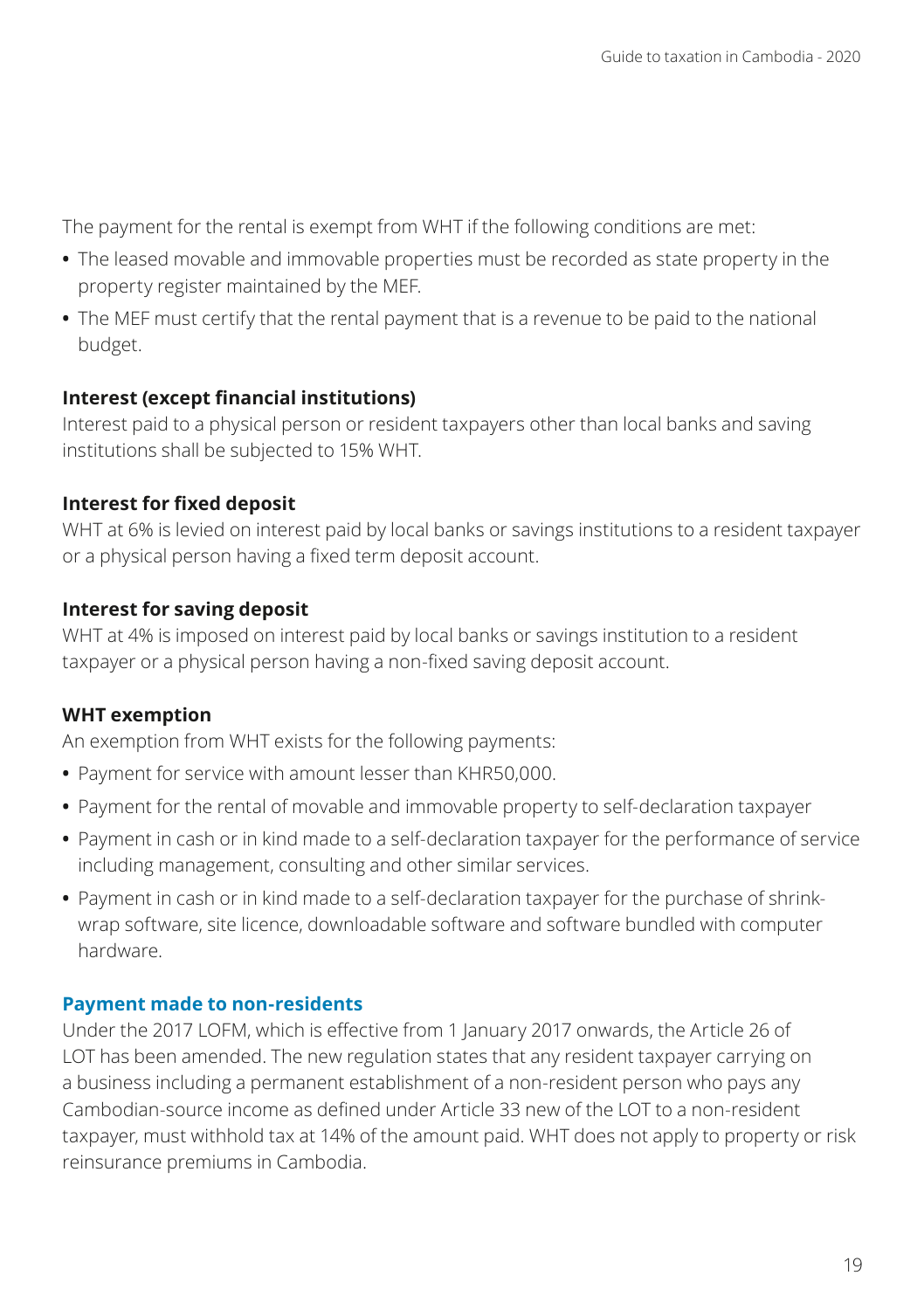# **WHT rate summary**

| <b>Taxable Income</b>                                   | <b>Tax Rate</b> |
|---------------------------------------------------------|-----------------|
| <b>Resident taxpayers</b>                               |                 |
| Service                                                 | 15%             |
| Royalty for intangible properties                       | 15%             |
| Interest (except local bank and financial institutions) | 15%             |
| Rental                                                  | 10%             |
| Interest for fixed deposit                              | 6%              |
| Interest for saving deposit                             | 4%              |
|                                                         |                 |
| <b>Non-resident taxpayers</b>                           |                 |
| Cambodian-source income                                 | 14%             |

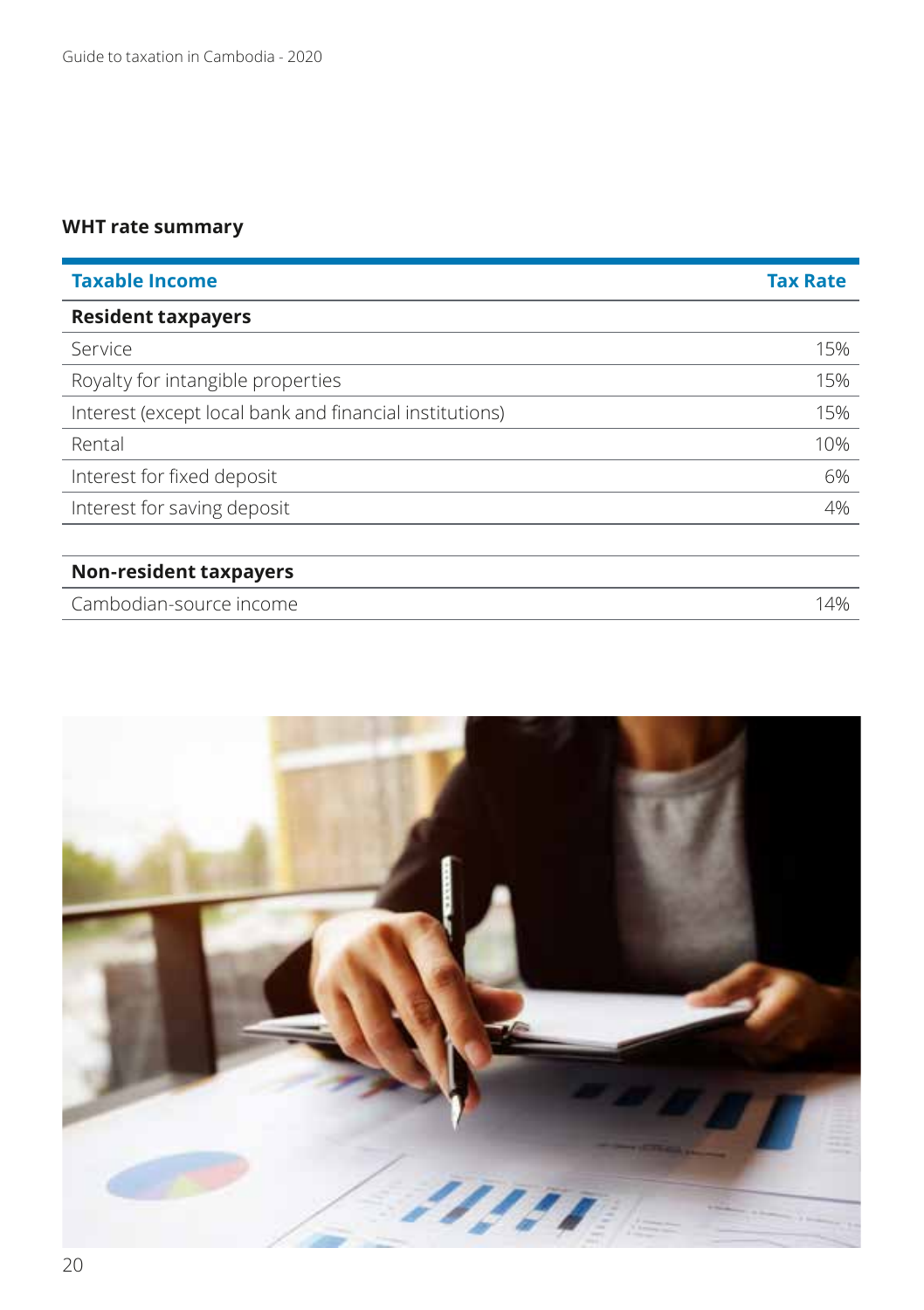# 5.0 Value Added Tax

### **Overview**

VAT is imposed on the supply of goods and services, which are supplied by a taxable person in Cambodia. An enterprise registered under the VAT provisions can use the input VAT it pays on purchases to offset against its output VAT. There is no reversed VAT charge that was introduced.

### **Taxable supply of goods and services**

10% rate applies to standard taxable supplies in Cambodia and the importation of goods into Cambodia.

0% rate applies to the supply of goods and services for export from Cambodia, including:

- **•** The supply of goods and services of supporting industries or sub-contractors to exporters (i.e. garment and footwear industries)
- **•** The supply of international transportation services consumed outside Cambodia (i.e. international ports and airport or the first entrances to the territory of Cambodia).
- **•** The supply of paddy rice and exports of milled rice
- **•** The supply of services which are performed and used outside Cambodia

# **Non-taxable supply of goods and services**

Several goods and services are under the exemption as follows:

- **•** Public postal services
- **•** Hospital, clinic, medical and dental services, and the medical and medical products incidental to the performance of such services
- **•** A wholly state-owned public passenger transportation system
- **•** Insurance and primary financial services
- **•** Approved non-profit activities
- **•** Imported goods for personal use
- **•** Land (but not on the building component)
- **•** Educational services
- **•** Electricity and clean water
- **•** Supply of unprocessed agricultural products, and basic food products
- **•** Solid and liquid waste collection services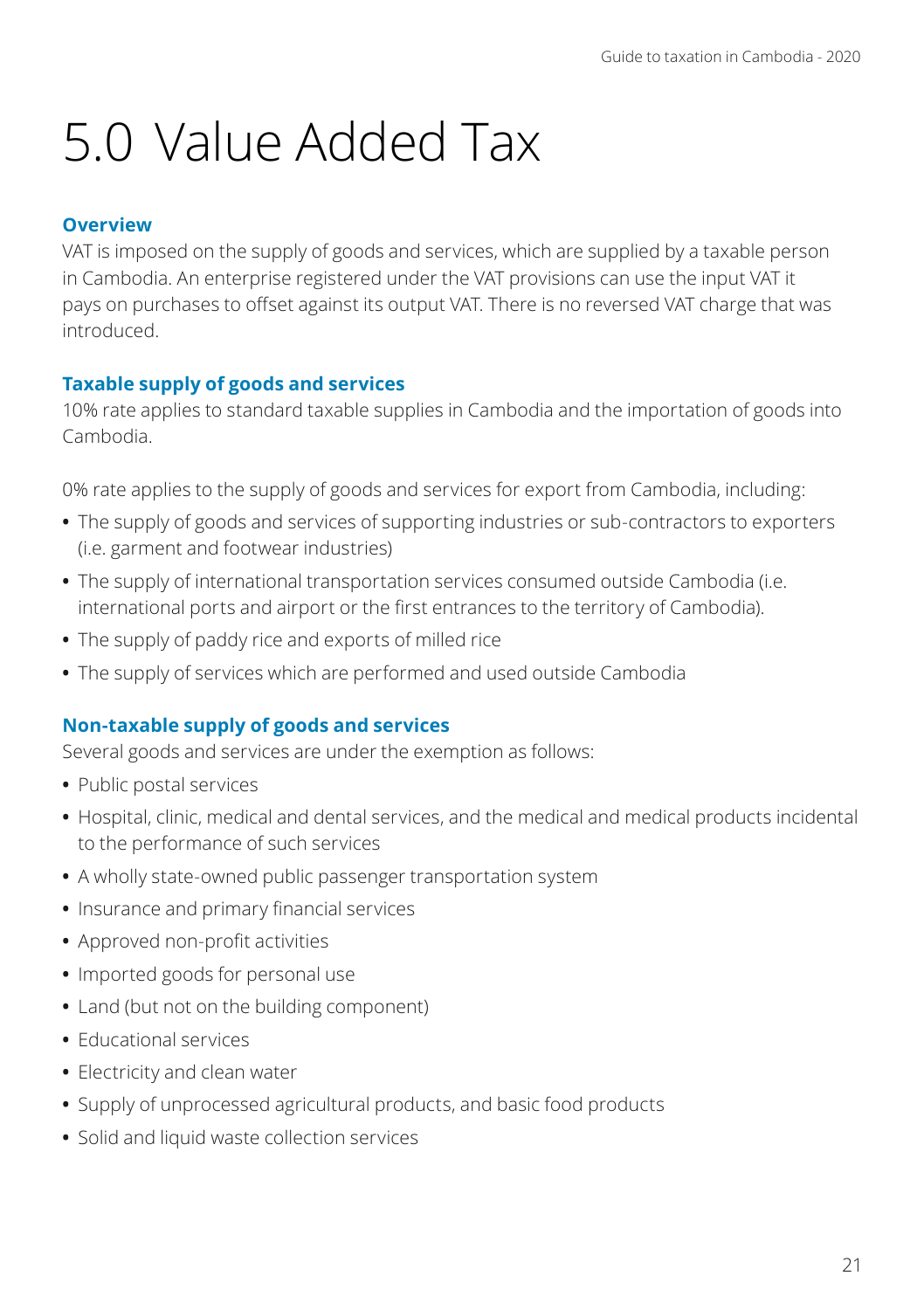#### **VAT calculation**

The VAT is the result of multiplication between the tax base and tax rate.

The tax base is determined the cost of goods and services for the general supply. However, for imports, the VAT base is the accumulated custom value and other applicable taxes on import goods.

#### **Block input VAT**

The following purchases are not allowed for claiming the input VAT except for business services in the categories below:

- **•** Entertainment, amusement or recreation expenses
- **•** Certain petroleum products, including gasoline, lubricant oil and diesel oil
- **•** Mobile telephone expenses
- **•** Passenger motor vehicles

A new implementation of the online VAT refund begins to replace the traditional mechanism of the VAT refund. It is believed to be an effective and efficient mechanism. Despite that, it requires additional submission of sales and purchase records to the online platform for the refund verification purpose.

Taxpayers must file monthly VAT returns, online VAT and pay the tax (if applicable) by the 20th day of the following month.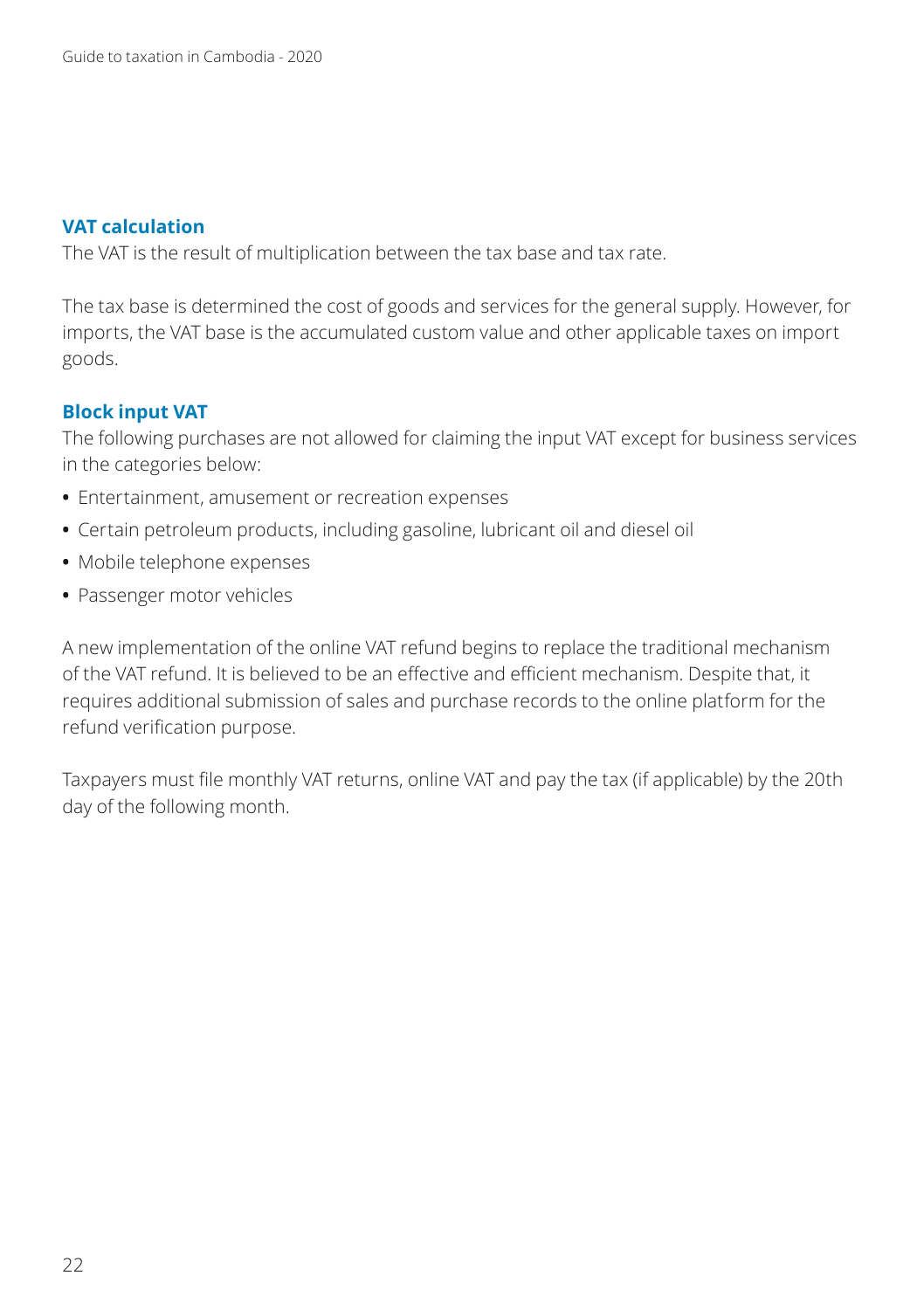# 6.0 Other taxes

#### **Property tax**

Property tax is levied on immovable property in Cambodia and is payable annually no later than 30 September of each taxable year by the owner. Immovable property is subject to this tax and includes land, houses, buildings and other constructions built on the land. The annual Property Tax is levied at 0.1% per year on the immovable property with a value exceeding KHR100 million (~USD25,000).

The Immovable Property Assessment Committee determines the value of the immovable property.

### **Tax on unused land**

Tax on unused land is levied on a non-constructed land and abandoned constructed land which is located in the cities and the areas which are levied by the Unused Land Appraisal Committee. The tax rate is 2% of the market value of the land per square meter, as determined by the Commission for evaluation of unused land.

The owner is responsible for the payment of this tax to the tax administration by September 30 each year.

# **Registration tax/ transfer tax/ stamp duty**

RT is a tax imposed on the registration of the transfer of certain types of property, as well as on the particular types of documents that must be registered by the buyer.

RT is levied as follows:

- **•** KHR1 million (~USD250) on certain legal documents relating to establishing, dissolving or merging a business enterprise
- **•** 4% of the value of immovable property and vehicles upon the transfer of ownership or rights of possession (such as land and vehicles)
- **•** 0.1% of the value of shares upon the transfer of all or part of a company's shares
- **•** 0.1% of the value of contracts to supply goods that use the state budget

RT shall be exempted in the following cases:

- **•** receiving ownership or land possession in the form of government concession
- **•** receiving ownership or real estate possession from relatives
- **•** receiving ownership of all types of motorbike, tricycle, tractor, and fishery vehicle which has the power of up to 150 horsepower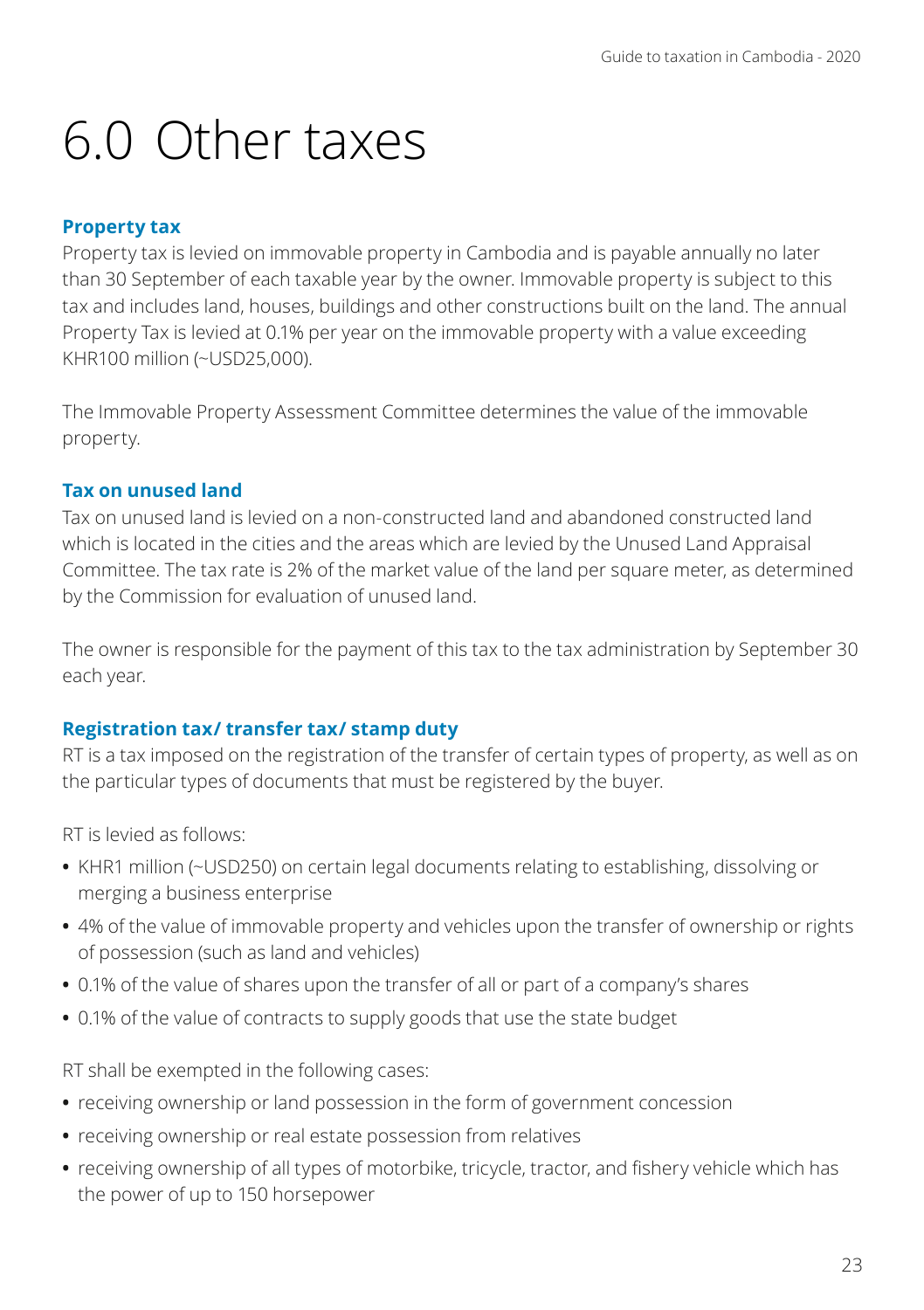In addition, based on Financial Management Law 2020, the stamp tax levied on business signs and commercial posters or banners is usually chargeable on rubber, plain paper, cloth or other materials except for non-business purpose. Failure to comply with stamp tax obligations will be subjected to penalties.

#### **Specific tax on certain merchandise and services**

ST is imposed on some locally produced and imported products and services. The local taxpayer producing or supplying these merchandises or services is responsible for paying this tax to the tax administration by the 20th day of the following month that the supplies are made. For import products, ST is due at the time of import.

| <b>Goods / Service</b>                                                  | Rate                                       |
|-------------------------------------------------------------------------|--------------------------------------------|
| Local and international air tickets sold in Cambodia                    | 10% selling price<br>exclusive VAT and SPT |
| Entertainment services                                                  | 10%                                        |
| Certain locally produced carbonated and similar non-alcoholic<br>drinks | $10%$ *                                    |
| Telecommunication services                                              | 3%                                         |
| Locally produced cigarettes and cigars and all kinds of tobacco         | 20%                                        |
| Imported cigarettes and cigars and all kinds of tobacco                 | 20%                                        |
| All types of locally produced beer products                             | $30\%*$                                    |
| All types of imported beer products (increased from 25% to 30%)         | 30%                                        |
| All types of locally produced wine products                             | 35%                                        |
| All types of imported wine products (increase from 20% to 35%)          | 35%                                        |

Examples of ST are as below:

\*For locally produced products, the ST is calculated at "ex-factory selling price". The ex-factory selling price has been increased from 65% to 90% of selling price exclusive VAT and ST.

#### **Public lighting tax**

PLT is a tax imposed on locally produced and imported alcohol and cigarettes at a rate of 3%. Further redistribution, the PLT base is at 20% of Sale price.

#### **Accommodation tax**

AT is a tax imposed on the supply of accommodation services (i.e. hotel, resort, guest house, motel, apartment hotel, bungalow, and so forth) at a rate of 2% of the taxable value inclusive all taxes except AT and VAT.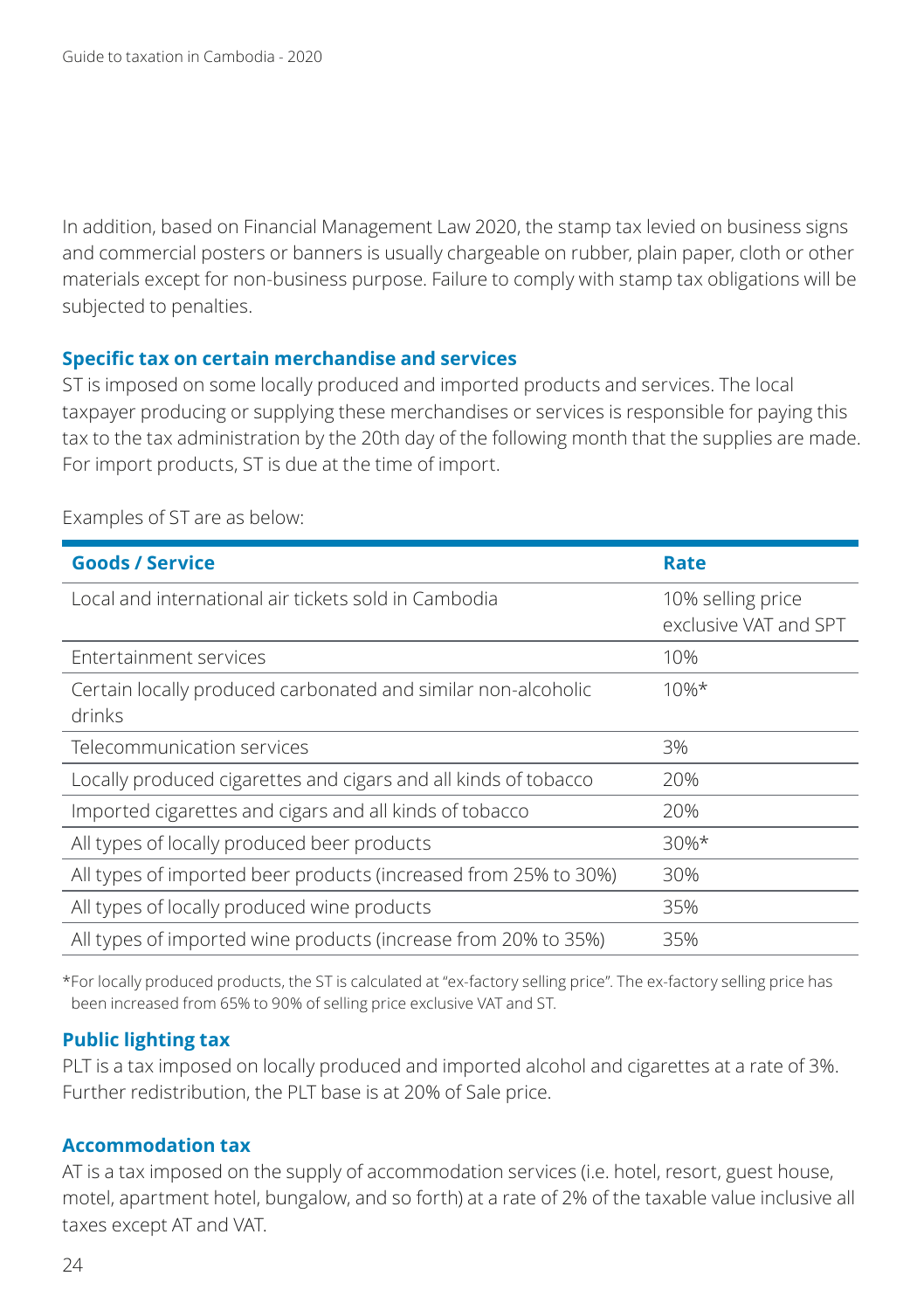#### **Advance tax on dividend distribution**

Any dividend distributed from profits before tax (i.e. retained earnings) to resident or nonresident shareholders is subject to ATDD. The ATDD rate varies depending on the source of the profits distributed (i.e. the ATDD rate can be 0%, 20%). Dividends paid out of profits that are not subjected to 20% TOI are subjected to 20% ATDD, while dividends paid out of profits that have already been subjected to 20% TOI, are not subjected to ATDD. The Law on Financial Management for 2020 has revised the ATDD rules as follows:

- **•** An enterprise that distributes dividends out of pre-TOI income to a domestic or foreign shareholder (except a QIP in a tax holiday period) is subject to the ATDD, which equals the grossed-up dividend amount multiplied by the annual TOI rate.
- **•** ATDD that has been paid may be credited against the TOI liability in the same year, with any excess credit available to be carried forward indefinitely.
- **•** Enterprises that already have paid the ATDD with respect to a dividend distribution will not be subject to the tax again on subsequent dividend distributions.
- **•** ATDD will not apply to general insurance premiums and the reinsurance of property and other associated risks in Cambodia.

For foreign branches that repatriate profits to their head office, the profits are:

- **•** Exempt from the ATDD if the repatriated profits are net of TOI paid;
- **•** Subject to the ATDD if TOI has not been paid on the repatriated profits; and
- **•** Subject to withholding tax at a rate of 14%, as provided in new article 26(1), on income from business activities carried out by a non-resident through a permanent establishment as described in paragraph 10 of the new article 33

#### **Import and export duties**

Import duties are levied on all imported goods at the point of entry in Cambodia unless the imported goods are subject to duties exemption treatment under the Amended Law on Investment, international agreement or other special regulations. Currently, the import duties rates are 0%, 7%, 15% and 35% depending on the type of goods imported to Cambodia.

Cambodia is a member of the WTO and has a number of free trade agreements with ASEAN and other countries. There are preferential tariff rates on a broad range of products imported from other ASEAN countries and other favourable nations.

Several items are prohibited from export or strictly restricted, such as antiques, narcotic and toxic materials, logs, precious metals and stones and weapons. The export tax rates are 0%, 5%, 10%, 15%, 20% and 50%.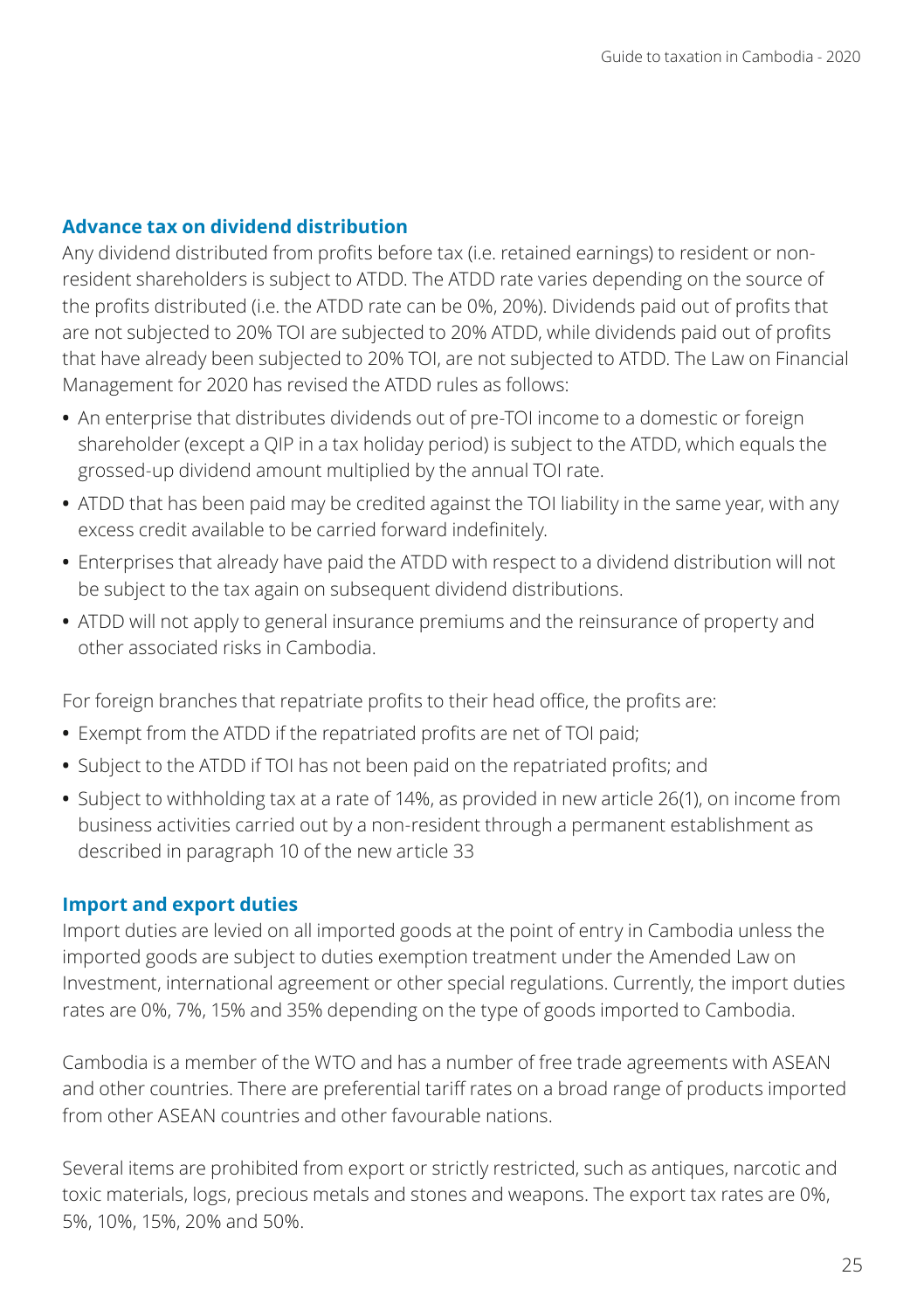# 7.0 Tax on individuals

#### **Personal income tax**

In Cambodia, the personal income tax is not enforced yet. However, Cambodia has TOS and TOFB, which apply to employees of registered employers only. Residency and source rules are essential to determine whether TOS is applicable. These rules give the tax administration the right to deem certain fringe benefits as income.

#### **Residency status**

An individual is a resident of Cambodia for tax purposes if he/she is a resident of Cambodian, has a principal place of abode in Cambodia, or is physically present in Cambodia for more than 182 days in any 12 months ending in the current tax year. A non-resident is a person who does not meet the above criteria.

#### **Tax on salary**

A resident of Cambodia is subjected to a monthly deduction of TOS on salaries received from both Cambodian and foreign sources. Taxable salary includes remuneration, wages and salary, bonuses and overtime, except where the income is deemed to be a fringe benefit which is subject to TOFB. The tax rate is on an incremental scale with a top marginal rate of 20%.

With the effective from 2018 onward, new thresholds and rates for the TOS calculation have been updated as follows:

| <b>Monthly salary</b>   |                 | <b>Tax rate</b> |
|-------------------------|-----------------|-----------------|
| <b>KHR</b>              | $USD*$          |                 |
| Below 1,300,000         | $0 - 325$       | 0%              |
| 1,300,001 to 2,000,000  | $326 - 500$     | 5%              |
| 2,000,001 to 8,500,000  | $501 - 2.125$   | 10%             |
| 8,500,001 to 12,500,000 | $2.126 - 3.125$ | 15%             |
| More than 12,500,000    | Over 3.125      | 20%             |

\* Assumption: USD1 = KHR4,000

A non-resident is subject to a monthly deduction of TOS on salaries received from Cambodian sources. The tax is a flat rate of 20%.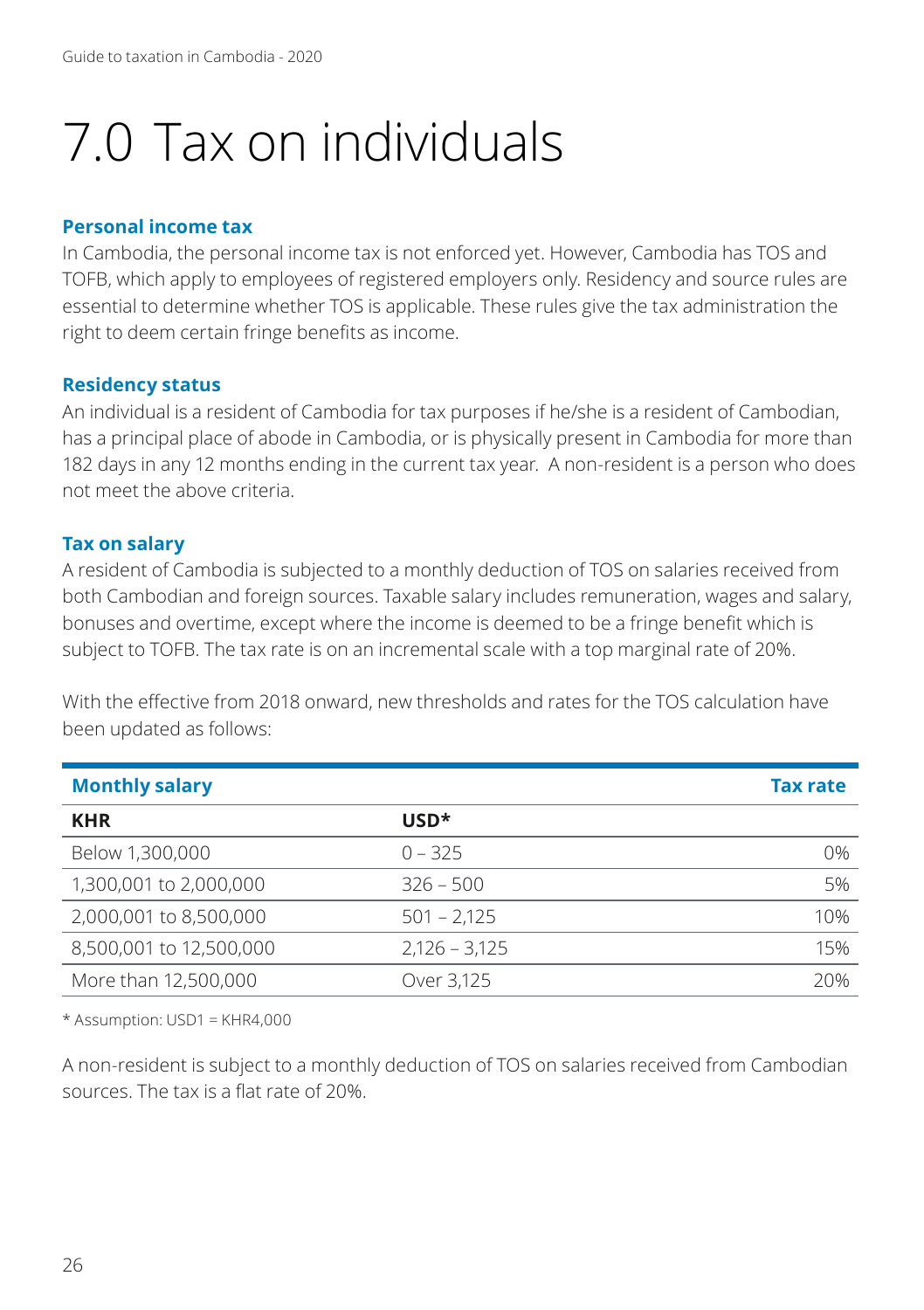# **Tax on fringe benefits**

When exclusive benefits are provided to employees they are subjected to 20% TOFB regardless of the date which the benefits are accrued.

Fringe benefits (either in cash or kind) provided directly or indirectly by an employer to employees are subjected to TOFB at 20% on the market value. Some of the fringe benefits outlined in the TOS Prakas include:

- **•** Private use of motor vehicles
- **•** Meals
- **•** Accommodation (including utilities and household personnel)
- **•** Educational assistance that is not for training directly related to their employment activities
- **•** Educational assistance for employees' children
- **•** Travel expenses, including recreational leave
- **•** Low-interest loans
- **•** Life and health insurance premiums (unless provided to all employees regardless of employment or job classification)
- **•** Contribution to social security funds in excess of levels provided in law
- **•** Pension fund contributions (more than 10% of the monthly salary exclusive of fringe benefits)
- **•** Entertainment, amusement and recreation expenses, or the use of any means of connection with such activities that are not part of the employment role

#### **Tax exemption**

Certain income is exempt from TOS as follows:

- **•** Actual reimbursements of professional expenses
- **•** Limited indemnity for a layoff in accordance with labour law
- **•** Remuneration provided under the labour law and limited flat allowances for mission and travel expenses
- **•** Seniority payment for Cambodia people under the labour law

Employers are responsible for withholding and remitting the TOS and TOFB to the GDT by the 20th day of the following month in which the salaries and fringe benefits are paid.

#### **Rebates**

The allowance for deduction is KHR150,000 (~USD38) for each dependent (i.e. a housewife supporting with marriage certificate , a child of less than 14 years of age; or up to 25 years of age if he/she is a full-time student at an officially recognised educational institution).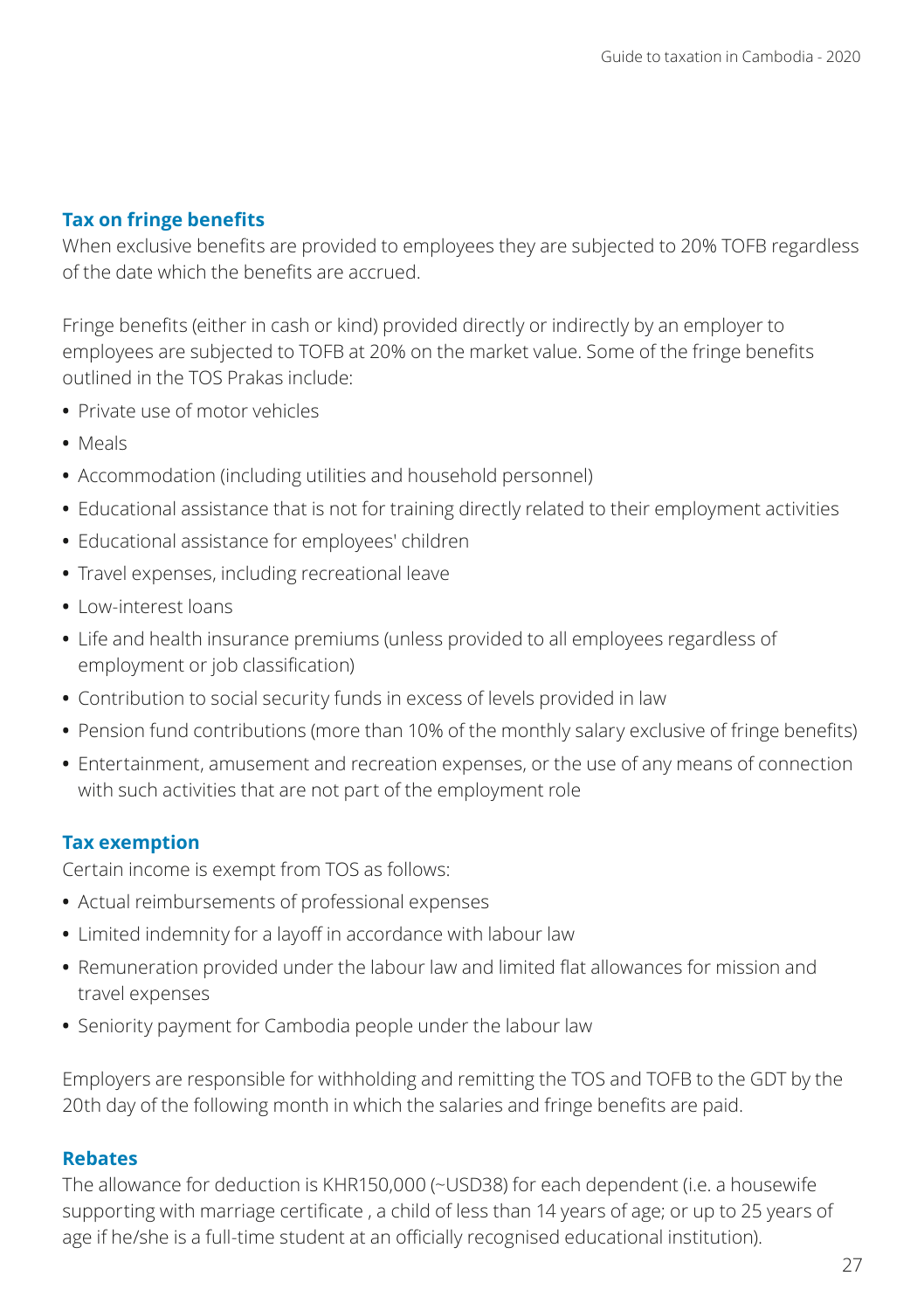# 8.0 Contact us:

As the world's largest professional services network, Deloitte brings world-class capabilities and high-quality service to clients, delivering the insights they need to address their most complex business challenges.

As part of Deloitte Southeast Asia, Deloitte Cambodia joins the other practices operating in Brunei, Guam, Indonesia, Lao PDR, Malaysia, Myanmar, Philippines, Singapore, Thailand and Vietnam, to deliver consistent, high quality services to companies in this region. In addition, to being able to offer our clients the multidisciplinary capabilities and deep industry knowledge within Deloitte Southeast Asia, Deloitte Cambodia can also tap on the full spectrum of Deloitte's global expertise and resources.

At the same time, we are able to provide in-depth local market knowledge which is crucial when navigating the local legal, tax and regulatory environment which can be challenging and complicated. Our Cambodia professionals, who know the culture and the local business procedures well, can help in accelerating the processes for companies to be set up and operated successfully in Cambodia.

Located in the central business district in Phnom Penh, we provide a comprehensive range of tax and advisory services which include:

- **•** Business Tax including tax compliance and tax reporting
- **•** Tax controversy and tax audit
- **•** Corporate tax advisory and structuring
- **•** Tax due diligence
- **•** Custom and global trade
- **•** Indirect tax consulting and compliance
- **•** Global employer services including expatriate employees reporting
- **•** Business Process Solution including bookkeeping, disbursement and reporting services
- **•** Incorporation services and relevant operating licenses
- **•** Other tax advice
- **•** Transfer pricing documentation and report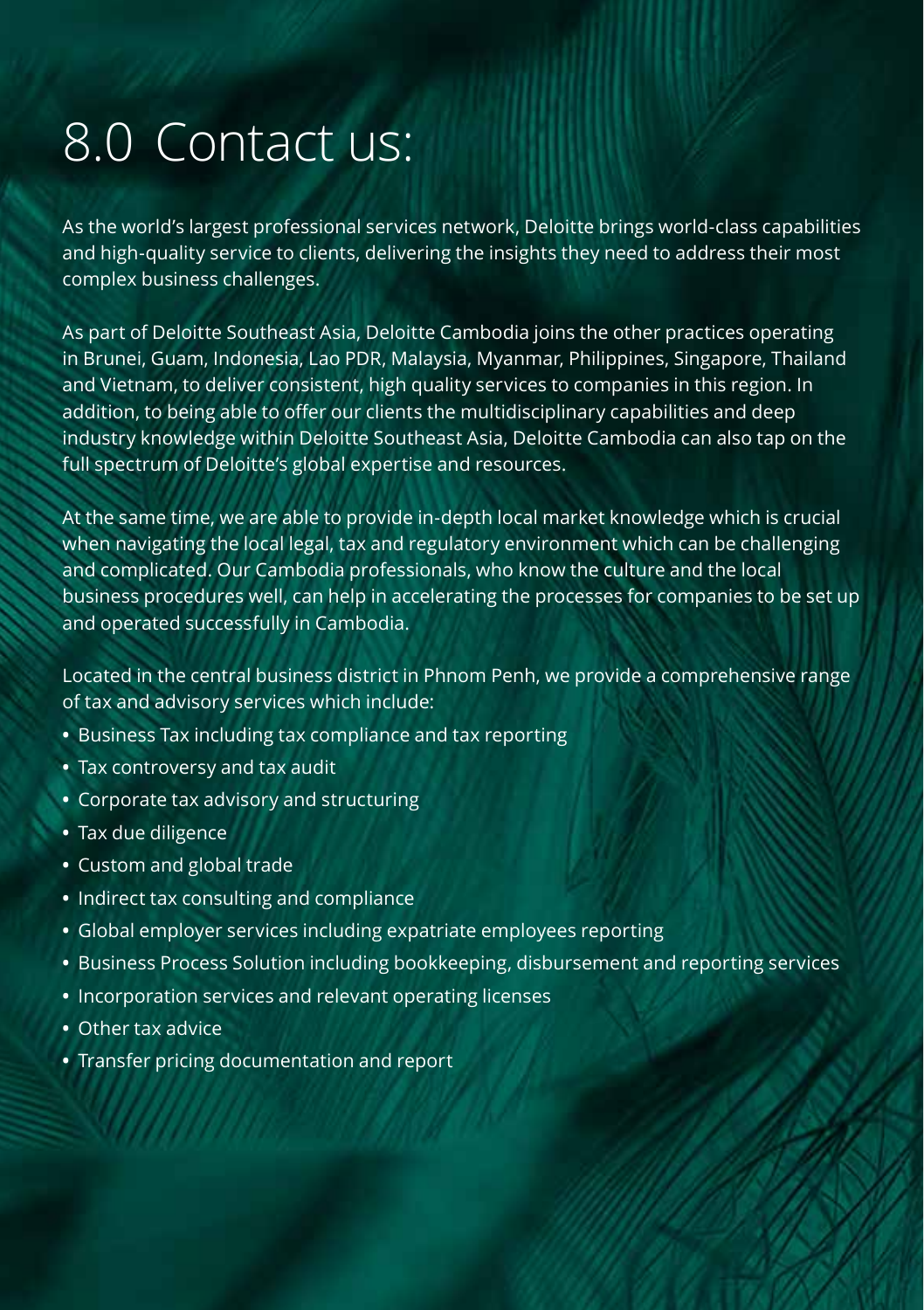Regardless of the size of your organisation, Deloitte Cambodia can help enhance its value through our practical and cost-effective services which are customised to your needs.

Please contact us for more information:

#### **Deloitte (Cambodia) Co., Ltd.**

Vattanac Capital Tower Floor 8, Unit 8, #66 Preah Monivong Blvd Sangkat Voat Phnom Khan Doun Penh Phnom Penh, Cambodia

Email: khenquiries@deloitte.com , khinfo@deloitte.com Tel: +855 (0) 23 963 777 www.deloitte.com/kh

#### **Kimsroy Chhiv**

Partner - Tax & Advisory, M&A leader Deloitte Cambodia kchhiv@deloitte.com +855 23 963 701